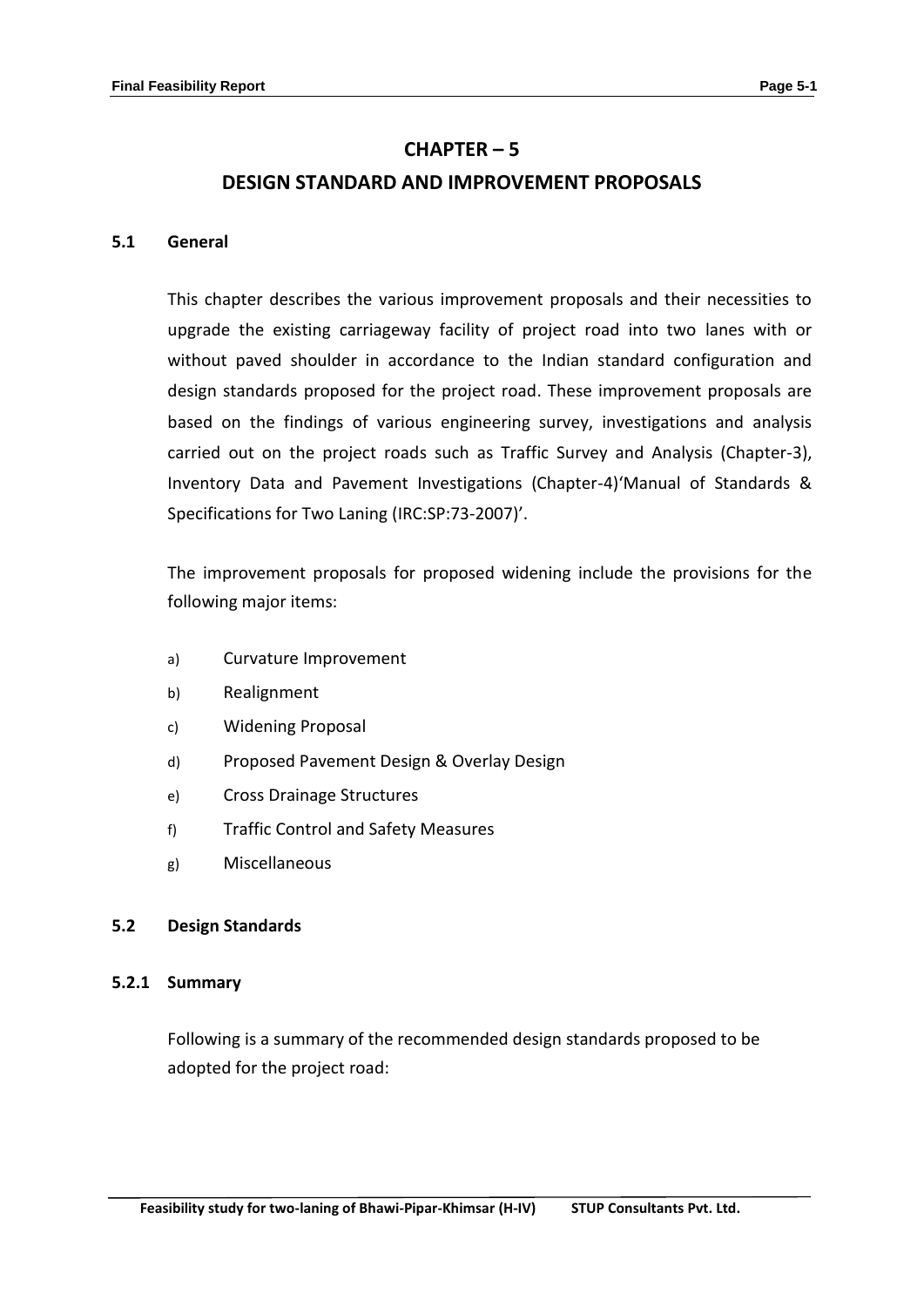The design standards proposed to be followed for the Highway geometric design are as follows:

| SI.   | Item / Element              | <b>Standard</b>                                  |
|-------|-----------------------------|--------------------------------------------------|
| No.   |                             |                                                  |
| i.    | Design speed                | Ruling/Desirable 100/80 KMPH                     |
|       |                             | Minimum<br>80/65 KMPH                            |
|       |                             | Inhabited area<br>50 KMPH                        |
|       |                             |                                                  |
| ii.   | Level of Service            | B'                                               |
| iii.  | Road way width (2-lane)     | 12.0 m.                                          |
| iv.   | Cross-sectional elements    |                                                  |
|       | ❖ Carriageway               | 7.0 <sub>m</sub>                                 |
|       | ❖ Earthen / Hard shoulder   | 2 X 2.50 m                                       |
|       | Four lane (urban section)   |                                                  |
|       | ❖ Carriageway               | 2 X 7.5 m                                        |
| v.    | Right of way                | $15m - 30m$                                      |
| vi.   | Camber                      | Main carriageway/paved shoulder 2.5%             |
|       |                             | Earthen Shoulder<br>3.0%                         |
| vii.  | Slope of embankment         | IV:2H                                            |
| viii. | Slope in cutting            | IV:1H                                            |
| ix.   | Radii for Horizontal curves | 360 m for design speed of 100 km/hr<br>$\bullet$ |
|       |                             | 230 m for design speed of 80 km/hr               |
|       |                             | 155 m in urban stretches for a speed of          |
|       |                             | 65 kmph                                          |

# **Table 5.1: Design Standards**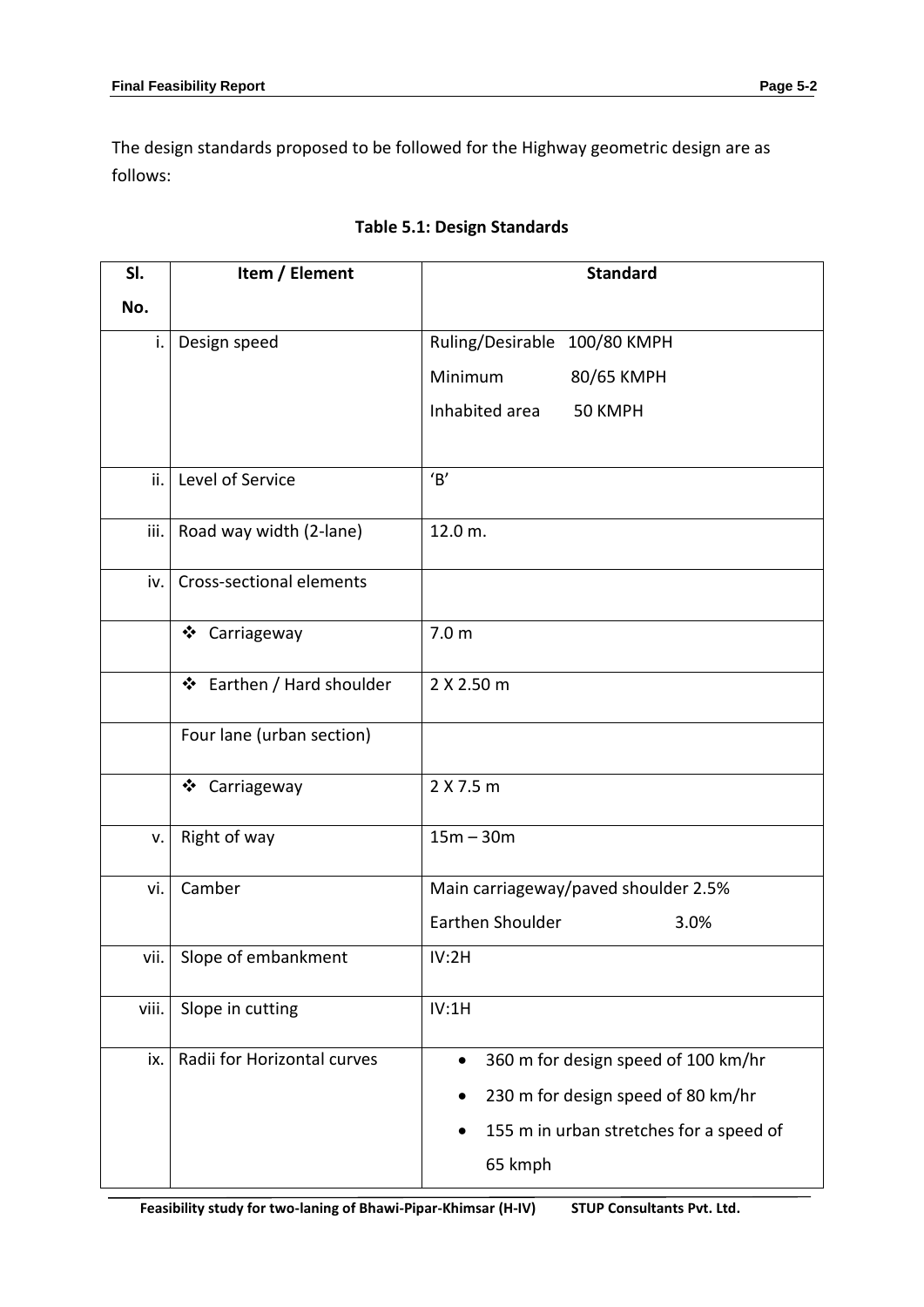| SI.  | Item / Element             | <b>Standard</b>                  |                                   |  |
|------|----------------------------|----------------------------------|-----------------------------------|--|
| No.  |                            |                                  |                                   |  |
| X.   | <b>Ruling Gradient</b>     | 3.3% for plain & rolling terrain |                                   |  |
| xi.  | Minimum length of vertical |                                  | 60m for design speed of 100 km/hr |  |
|      | curves                     |                                  | 50m for design speed of 80 km/hr  |  |
| i.   | Super elevation            | 5%                               |                                   |  |
| ii.  | <b>Friction factor</b>     | $0.15 - 0.2%$                    |                                   |  |
| iii. | Sight distance(SD)         | Speed (KPH)                      | ISO(m)                            |  |
|      |                            | 100                              | 360                               |  |
|      |                            | 80                               | 260                               |  |
|      |                            | 65                               | 180                               |  |

### **Geometric Design**

# **5.2.2 General**

Geometric design of a highway is the process whereby the layout of the road in specific terrain is designed to meet the needs of the road users keeping in view the road function, type and volume of traffic, potential traffic hazards and safety as well as convenience of the road users. The principal areas of control for fulfilment of this objective are- the horizontal alignment, vertical alignment and the road crosssection.

The Consultants have referred to the design standards and general features as per Manual of Specifications and Standards for two laning of highways through Public Private Partnership Published by IRC(IRC:SP-73-2007).

# **5.2.3 Design Speed**

The project road highway passes through Plain/ rolling terrain. Rural highways, except expressways, are normally designed for speed of 100 km/hr, however depending on terrain and whether the design is for new alignment or reconstruction of an existing facility, the design speed is determined as per the site requirement.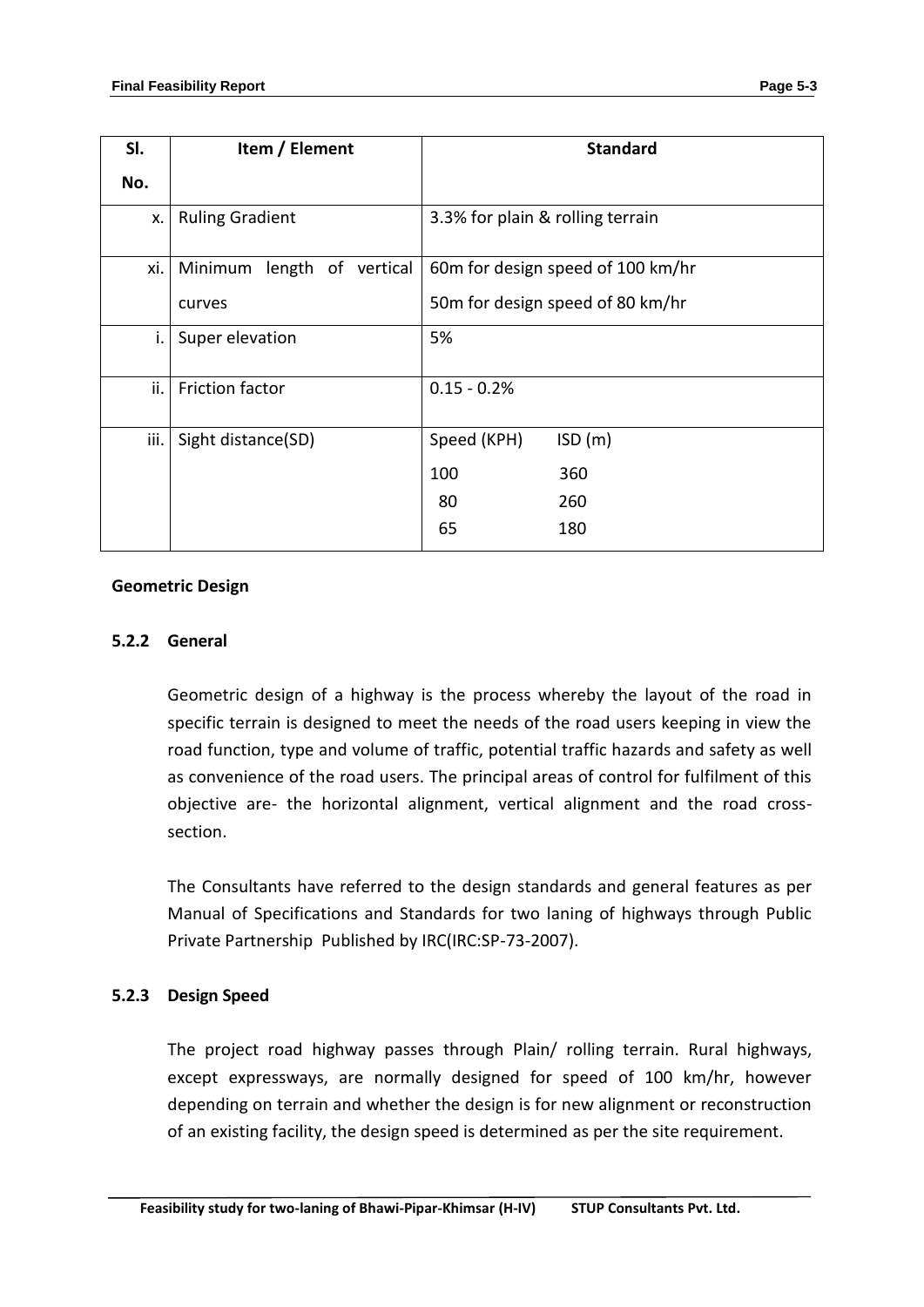# **5.2.4 Cross Sectional Elements**

# **5.2.4.1 Roadway Width for Two lane Highways**

Adequate roadway width will be provided for the requisite number of traffic lanes besides the shoulders. As specified in the above mentioned manual in general, for highways the shoulder width shall be 2.5 m, and lane width 3.5 m per lane.

# **5.2.4.2 Shoulders**

Shoulders are a critical element of the roadway cross section. These provide recovery area for errant vehicles; a refuge for stopped or disabled vehicles; and access for emergency and maintenance vehicles. Shoulders can also provide an opportunity to improve sight distance through cut sections.

As per manual normal shoulders width shall be 2.50 m in open and isolated built up area.

The Consultants propose to adopt an outer shoulder width of minimum 2.5 m shoulder for the project highway. However, the configuration of shoulder depends upon the traffic capacity on the section of road. Accordingly, 2.5 m wide unpaved shoulders will be provided.

# **5.2.4.3 Pavement Camber (Cross-fall)**

As per the provisions of the Manual a cross fall of 2.50% on bituminous roads and 2% on cement concrete road with low annual rainfall is being adopted.

# **5.2.4.4 Right of Way (ROW)**

A ROW of 18 m is being proposed throughout on existing road and 30 m along the re-alignment

# **5.2.4.5 Typical Cross sections**

Typical cross sections are prepared to guide the widening scheme of the proposed highway in different conditions. The broad conditions considered are :

Type of terrain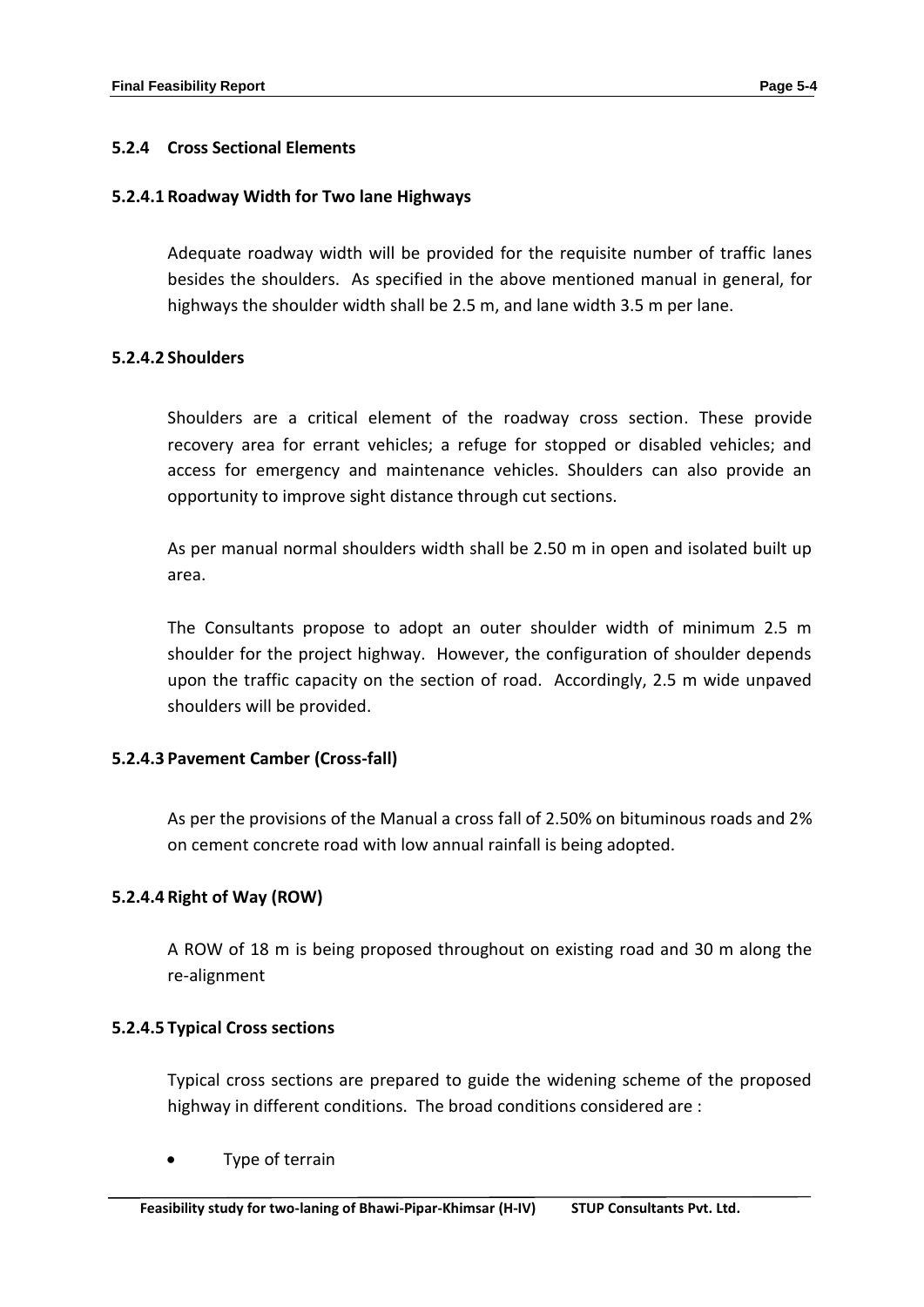- Existing pavement condition and width
- Realignment / Bypass
- Land use along the highway (Built up area / open area)
- Lane configuration
- Treatment over existing road

Based on the above considerations, following typical cross sections have been developed.

| S. No.         | Type           | <b>Feature</b>                                                                                                         | <b>Applicable to</b>                                                                                                                            |
|----------------|----------------|------------------------------------------------------------------------------------------------------------------------|-------------------------------------------------------------------------------------------------------------------------------------------------|
| $\mathbf{1}$   | $\mathbf{1}$   | Widening from Single Lane to 2-<br>lane alongwith shoulders covered<br>with 150 mm thick layer of<br>granular material | Where the existing<br>carriageway (3.0 m to 3.75<br>m wide) is to be widened<br>to 7.0 m wide carriageway.                                      |
| $\overline{2}$ | $\overline{2}$ | Widening and strengthening of<br>Single Lane to 2-lanewith paved<br>shoulders in built up area                         | Where the<br>existing<br>carriageway 3.0<br>to<br>m<br>3.75m wide is<br>to<br>be<br>widened to 7.0 m wide<br>Urban<br>carriageway in<br>stretch |
| 5              | 5              | Bypass / Realignment                                                                                                   | Re-alignment / bypasses                                                                                                                         |

# **Table 5.2: Typical Cross Sections**

\* The stretch having Intermediate Lane falls in the common position with H-III.

# **5.2.5 Horizontal Alignment**

# **5.2.5.1 General**

Though it is necessary to improve the sub-standard horizontal curves for the safety of the traffic. Therefore, the existing sub-standard curves have to be improved to have minimum radii of 230 m in rural area or to the extent possible within ROW. In the stretches passing through urban areas sub-standard curves are to be improved to have a radius of 155 m in general.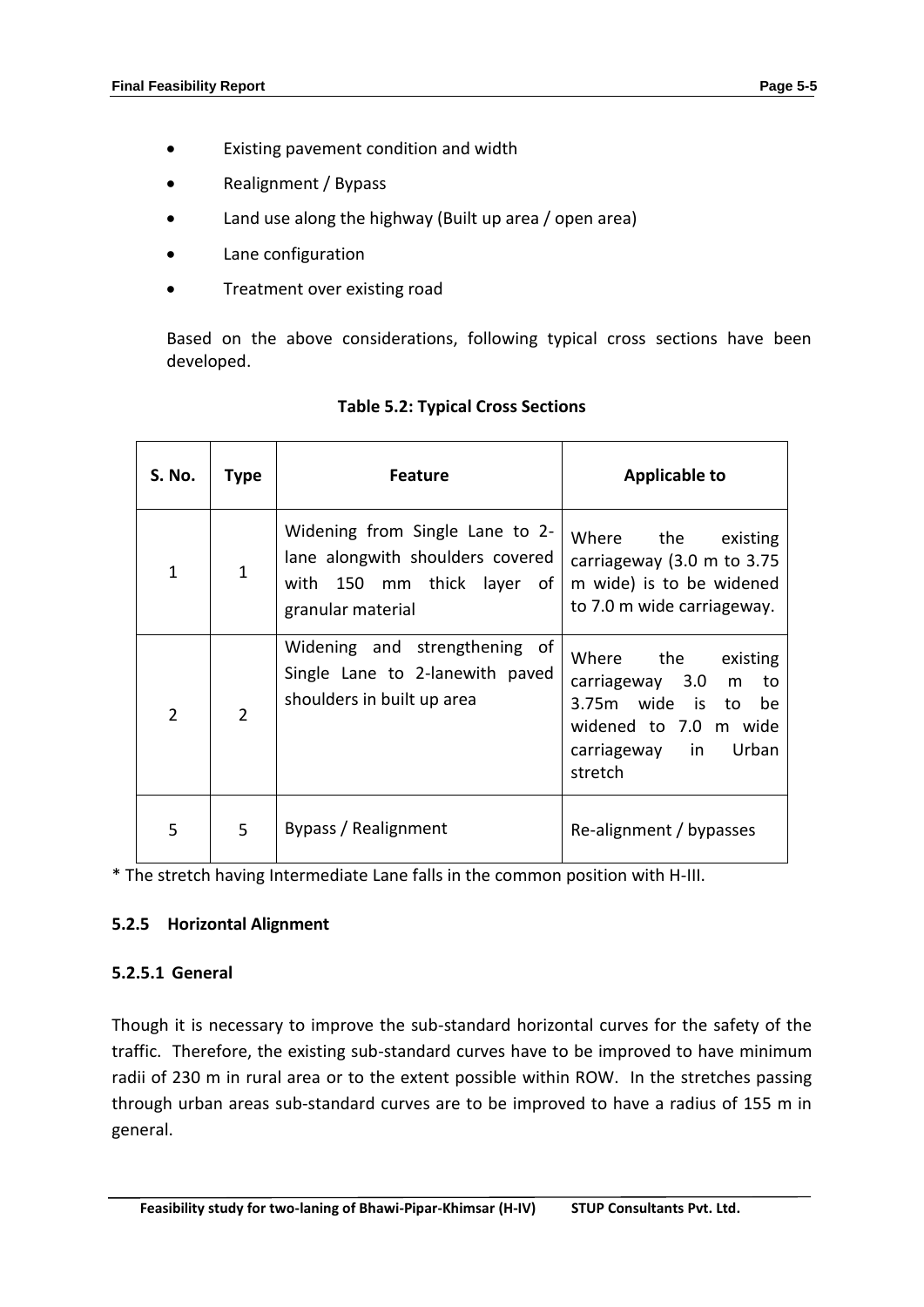# **5.2.5.2 Sight Distances**

Sight distance is a direct function of the design speed.

Safe stopping sight distances, intermediate and overtaking sight distances corresponding to various design speeds are given below:

| <b>Safe Stopping</b><br><b>Speed</b><br><b>Sight Distance</b> |     | <b>Immediate Sight</b><br><b>Distance</b> | <b>Overtaking Sight</b><br><b>Distance</b> |  |
|---------------------------------------------------------------|-----|-------------------------------------------|--------------------------------------------|--|
| 100                                                           | 180 | 360                                       | 640                                        |  |
| 80                                                            | 120 | 240                                       | 470                                        |  |
| 65                                                            | 90  | 180                                       | 340                                        |  |
| 60                                                            | 80  | 160                                       | 300                                        |  |

# **Table 5.3: Stopping Sight Distance Criteria**

Mostly Intermediate sight distance has been adopted.

# **5.2.5.3 Transition (Spiral) Curves**

The purpose of a transition (spiral) curve is to provide a smooth and aesthetically pleasing transition from a tangent and a circular curve. In addition, the transition curves provide the necessary length for attainment of super-elevation runoff.

The minimum transition length required as per the 'Manual of Standards & Specifications for Two Laning (IRC: SP: 73-2007)' for various speed and radius of curved is tabulated below.

| <b>Speed</b><br>(km/h) | Design Radius (m) | <b>Length of Transition Curve</b><br>(m) |
|------------------------|-------------------|------------------------------------------|
| 100                    | 360               | 130                                      |
| 80                     | 230               | 90                                       |
| 65                     | 155               | 80                                       |

### **Table 5.4: Minimum Transition Length**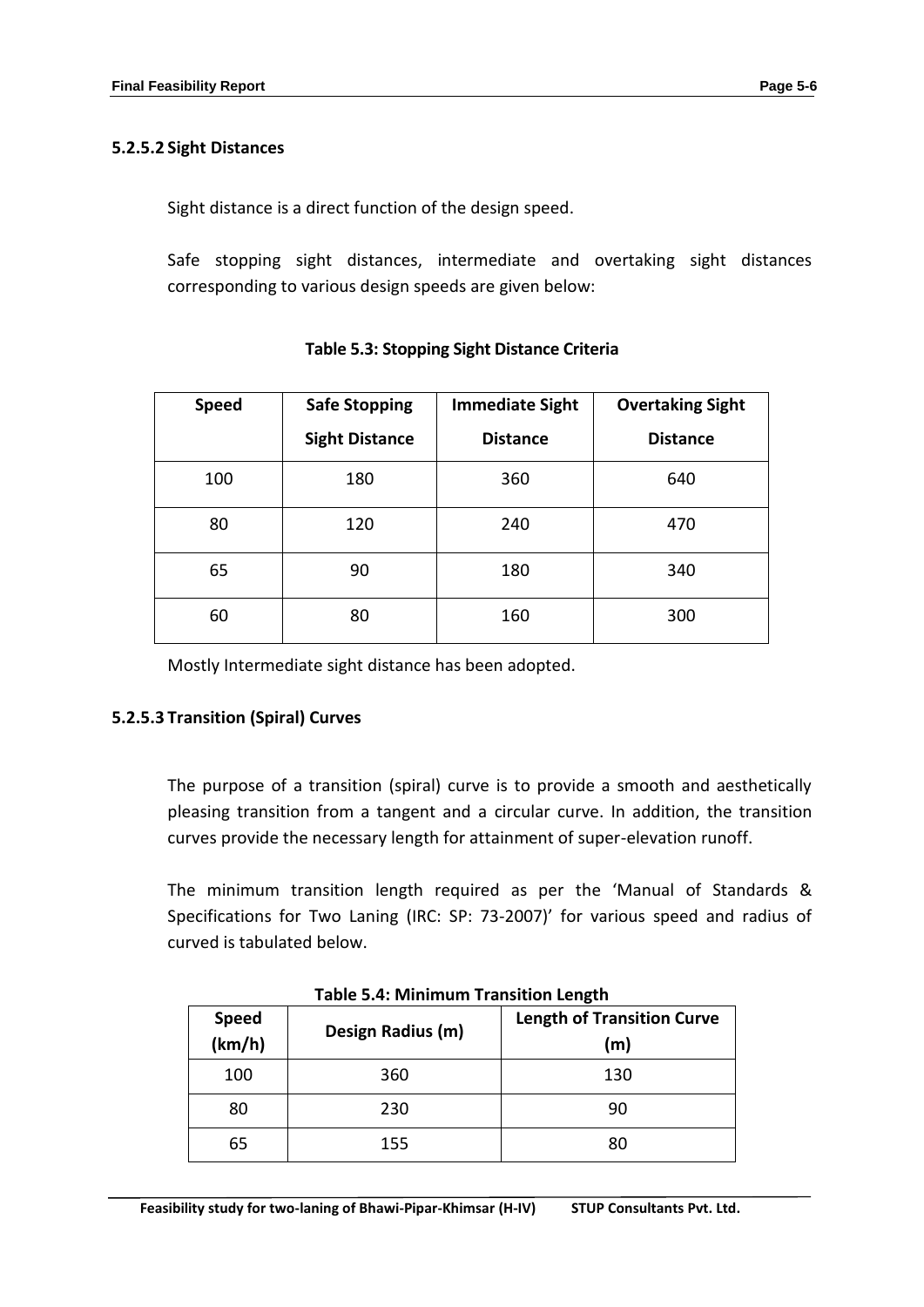It is proposed to adopt transition curve as per the above table in general site conditions...

#### **5.2.5.4 Super-elevation**

The limiting value of the super-elevation on the project highway in plain terrain is proposed to be **5% as per IRC: SP 73 -2007.**

#### **5.2.6 Vertical Alignment**

#### **5.2.6.1 General**

The vertical alignment should produce a smooth longitudinal profile consistent with standard of the road and terrain. Where it maybe possible horizontal and vertical curvature should be so combined that the safety and operational efficiency of the road is enhanced.

#### **5.2.6.2 Gradients**

The IRC: 73-1980 geometric design standards provide ruling vertical grades of 3.3% to 5.0% for plain terrains. However, for the project highway, maximum grade adopted is 1.5%.

### **5.2.6.3 Vertical Curves**

When a motorised traffic travelling along upgrade is to move on to low grade or vice version, a change of direction of motion in the vertical plane is involved. If the change is not effected gradually the vehicle will be subjected to shock and occupants of the vehicle will experience discomfort. Hence a vertical curve is introduced to ease off the change in gradient. The vertical curves are designed for intermediate sight distance.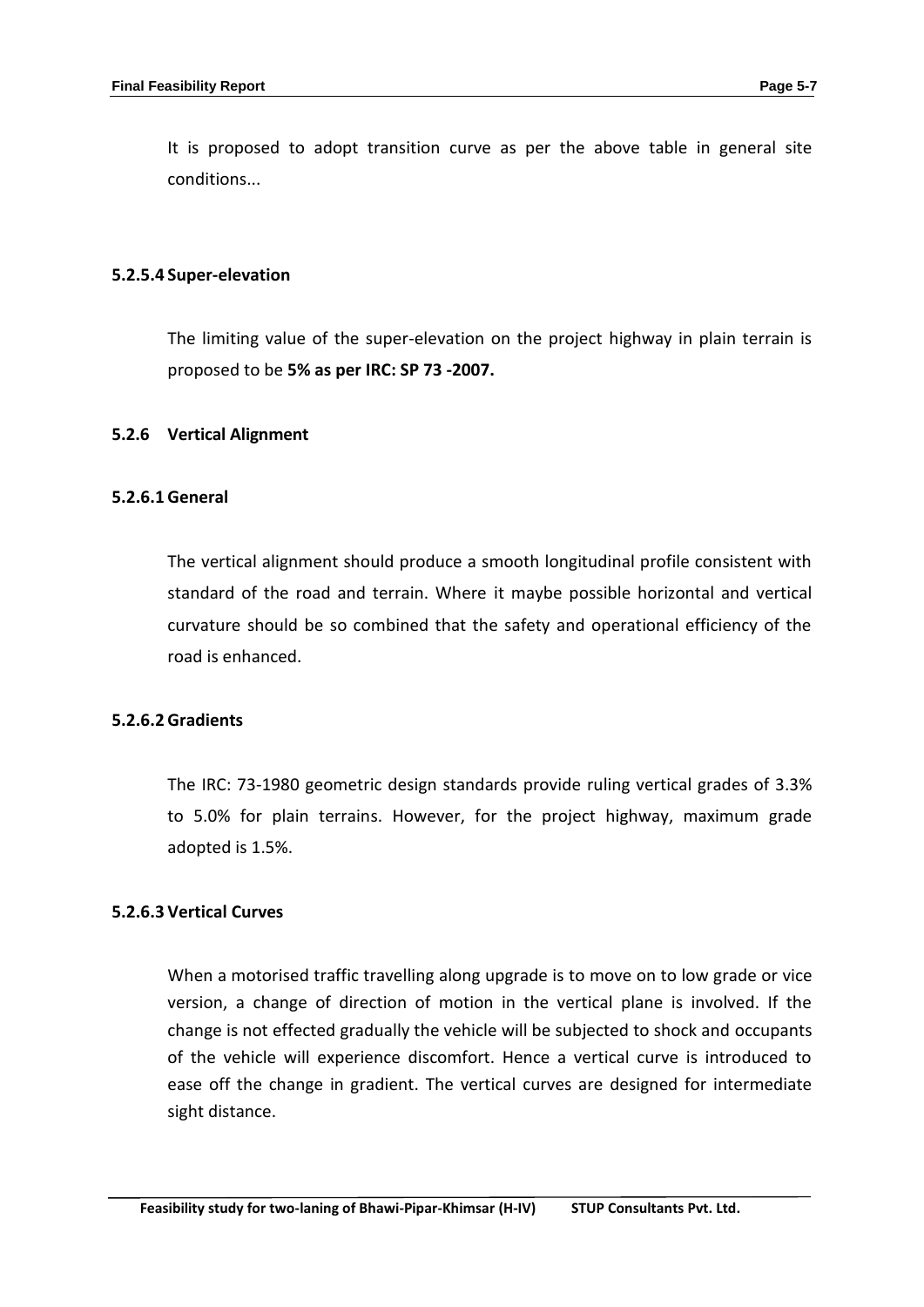**Minimum Length of Vertical Curve**: The minimum length of vertical curve and the maximum grade change not requiring a vertical curve are summarized below:

**Table5.5: Minimum Length of Vertical Curve**

| <b>Design Speed</b><br>(Km/hr) | Maximum grade change<br>not requiring a vertical<br>curve (in %) | Minimum length of<br>vertical curve (m) |  |
|--------------------------------|------------------------------------------------------------------|-----------------------------------------|--|
| 100                            | 0.5                                                              | 40                                      |  |
| 80                             | 0.6                                                              | 50                                      |  |

### **1. Summit or Crest Curves**

A curve with convexity upwards is called a Summit curve. The design of Summit curve is mostly governed by considerations of sight distance. In general a simple parabolic curve is used for design of summit curve.

There are two case of calculation of length of summit curve for various sight distances:

Case-I: When the length of curve is greater than the required sight distance.

Case-II: When the length of curve is less than the required sight distance.

The minimum K values for Summit or Crest curves, in accordance with IRC –SP23 (1993) design guidelines for the case-I length of curve is greater than sight distance are tabulated below:

| <b>Design Speed</b> | <b>Minimum K value</b>                   |                                              |                                             |  |  |
|---------------------|------------------------------------------|----------------------------------------------|---------------------------------------------|--|--|
| km/h                | <b>Stopping Sight</b><br><b>Distance</b> | <b>Intermediate Sight</b><br><b>Distance</b> | <b>Over Taking</b><br><b>Sight Distance</b> |  |  |
| 100                 | 73.6                                     | 135                                          | 426.7                                       |  |  |
| 80                  | 32.6                                     | 60                                           | 230.1                                       |  |  |
| 65                  | 18.4                                     | 33.8                                         | 93.7                                        |  |  |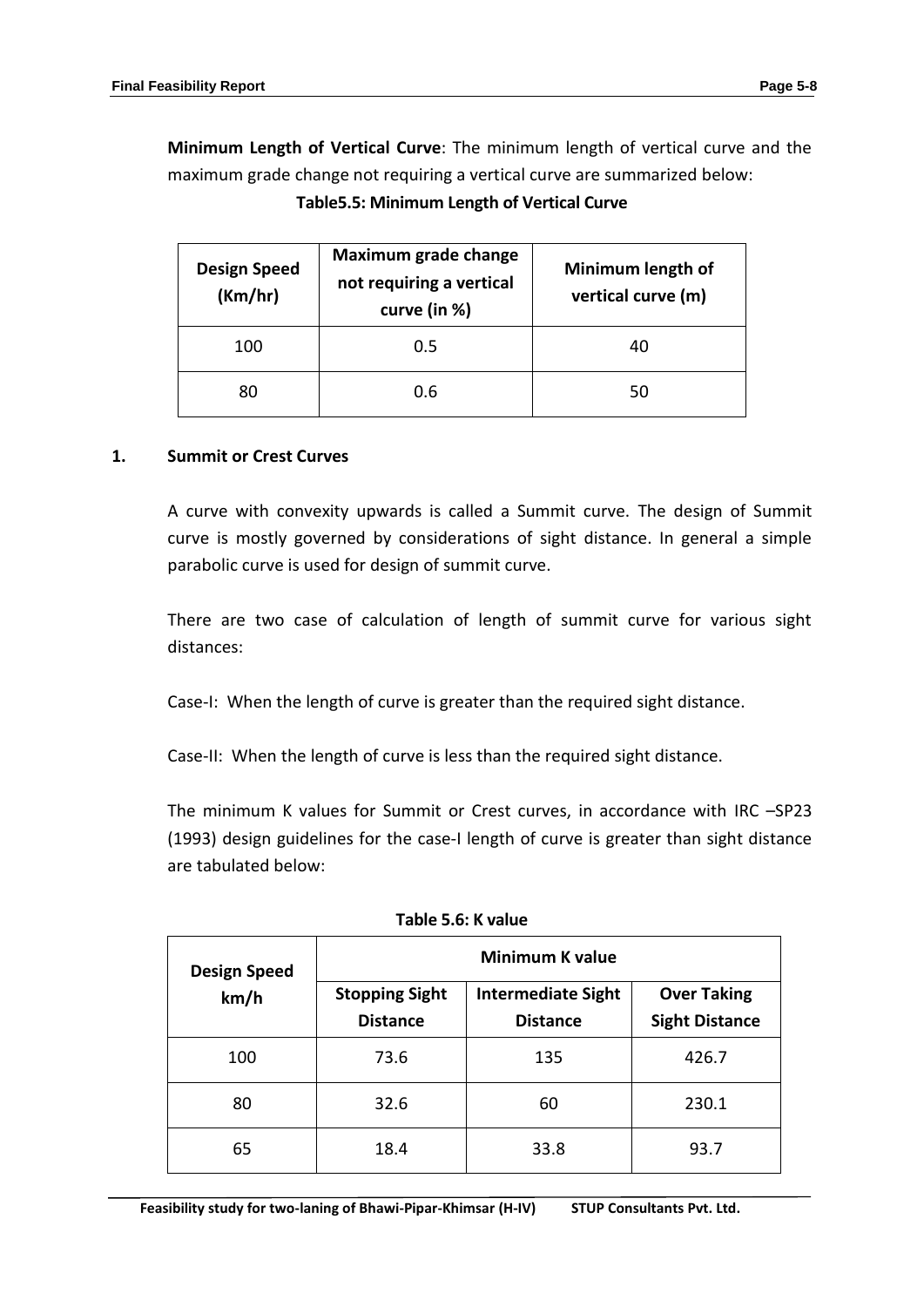The curve length which is calculated based on the above K values is subjected to the minimum length of the vertical curve described above.

However, the above values of 'K' are the minimum and consultant has adopted more than the above values.

# **2. Valley or Sag Curves**

There are number of criteria available for establishing the length of Valley Curve. Out of that the most common one is

- i) Headlight sight distance
- ii) Rider comfort

To calculate the length following criteria is applied:

- i) Height of headlight above road surface is 0.75
- ii) The useful beam of headlight is up to one degree upwards from the grade of the roads.
- iii) The height of the object is nil

The minimum K values for valley or sag curves, in accordance with IRC –SP23 (1993) design guidelines are 41.5, 25.3 and 17.4 for design speeds of100 km/hr, 80 km/hr and65 km/hr respectively. The curve length which is calculated based on the above K values is subjected to the minimum length of the vertical curve described above.

However, the above values of 'K' are minimum and consultant has adopted more than the above values.

### **Widening Scheme:**

In order to meet future traffic requirement the existing carriageway is proposed to be upgraded to achieve high speed of travel with comfort and safety. Widening scheme is studied as follows.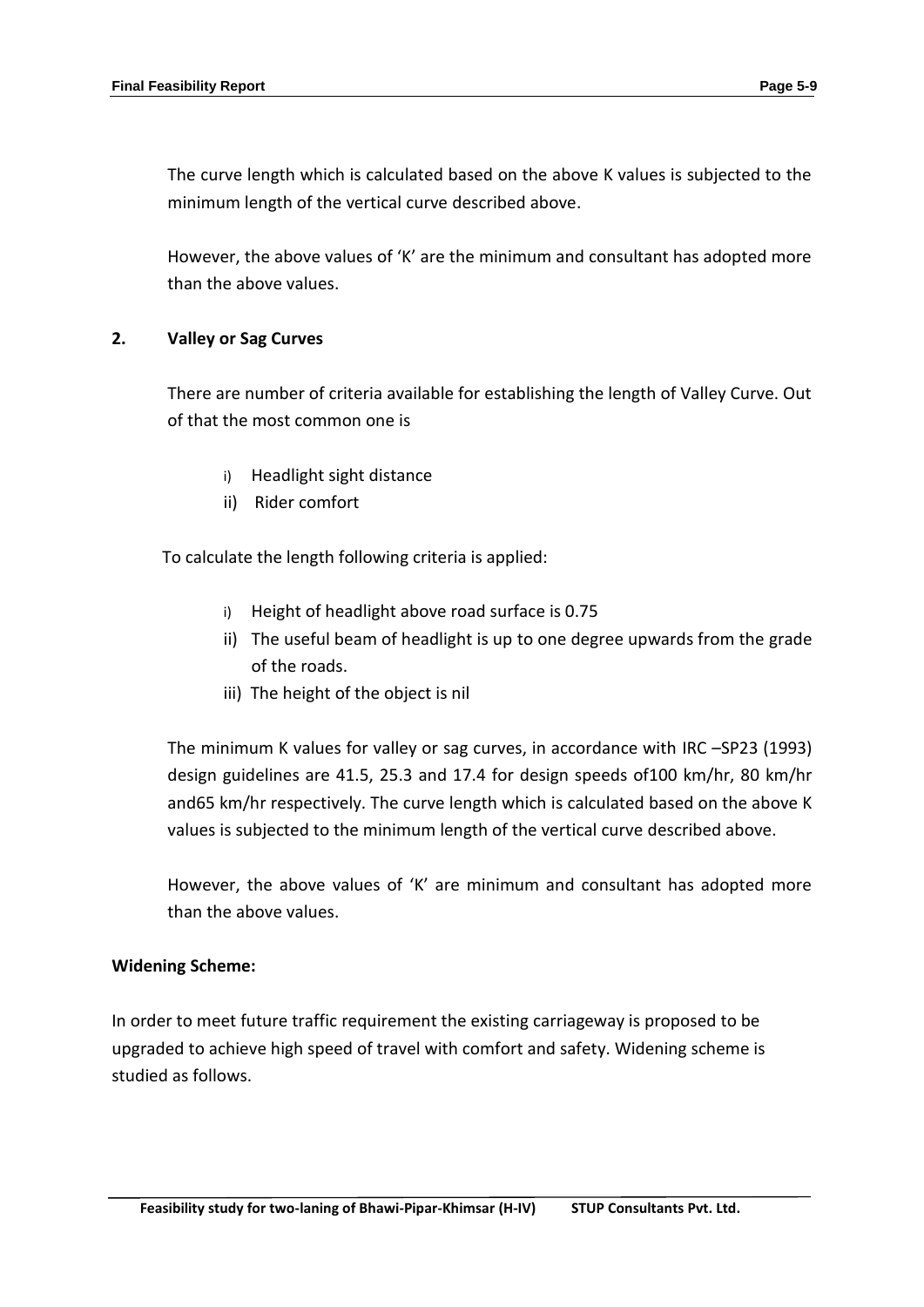Widening the existing lane to 2-lane paved shoulder in built up area only with formation width of 12m including realignments / Bypasses to achieve the design speed of 100kmph ruling and 80kmph minimum.

| S.<br>No.      | <b>Homogeneous Section</b>                                                      | <b>Lane Configuration</b>                                                           |
|----------------|---------------------------------------------------------------------------------|-------------------------------------------------------------------------------------|
| $\mathbf{1}$   | $Km$ 0 -31<br>(Bhawi - Sathin, including<br>common portion with H-III)          | 2-Lane With 2.5 m wide shoulder covered with<br>150 mm thick granular material.     |
| $\overline{2}$ | $Km 31 - 71$<br>(Sathin - Palri)                                                | 2-Lane with 2.50 m wide shoulder covered<br>150 mm thick granular material.<br>with |
| 3              | Km 75 - 97<br>(Lawari Piou - Khimsar,<br>including common portion<br>with H-II) | 2-Lane with 2.50 m wide shoulder covered<br>with 150 mm thick granular material.    |

| Table: 5.7 |  |
|------------|--|
|------------|--|

Above stretches also include the stretches passing through the towns details given below where the lane configuration will be two lane with 1.5 m wide paved shoulder on either side alongwith 1 m wide earthen shoulder over layed with 150 mm thick granular material.

| <b>S. No.</b>  | Name of          | Location Ch ( $km -$ | Length (m) | Pavement | <b>Remarks</b> |
|----------------|------------------|----------------------|------------|----------|----------------|
|                | Township         | km)                  |            | type     |                |
|                |                  |                      |            |          |                |
| 1              | Ghana Mangra     | $5.400 - 6.170$      | 0.77       | CC/BT    | Partly CC      |
| $\overline{2}$ | Tilwasni         | $7.000 - 8.200$      | 1.20       | CC/BT    | Partly CC      |
| 3              | Selari           | $10.480 - 11.500$    | 1.02       | CC/BT    | Partly CC      |
| 4              | Pipar            | $18.500 - 20.850$    | 2.35       | CC/BT    | Partly CC      |
| 5              | Ratkuria         | $41.150 - 42.000$    | 0.85       | CC/BT    | Partly CC      |
| 6              | Bhopalgarh       | $53.900 - 56.900$    | 3.00       | CC/BT    | Partly CC      |
| 7              | Surpura          | $62.100 - 63.100$    | 1.00       | CC/BT    | Partly CC      |
| 8              | Gajsinghpur      | 79.500-81.100        | 1.60       | CC/BT    | Partly CC      |
| 9              | Mangeria         | $86.300 - 87.400$    | 1.10       | CC/BT    | Partly CC      |
| 10             | <b>Dharnawas</b> | $92.150 - 93.000$    | 0.85       | CC/BT    | Partly CC      |
| 11             | Lalawas          | $95.600 - 96.000$    | 0.40       | CC/BT    | Partly CC      |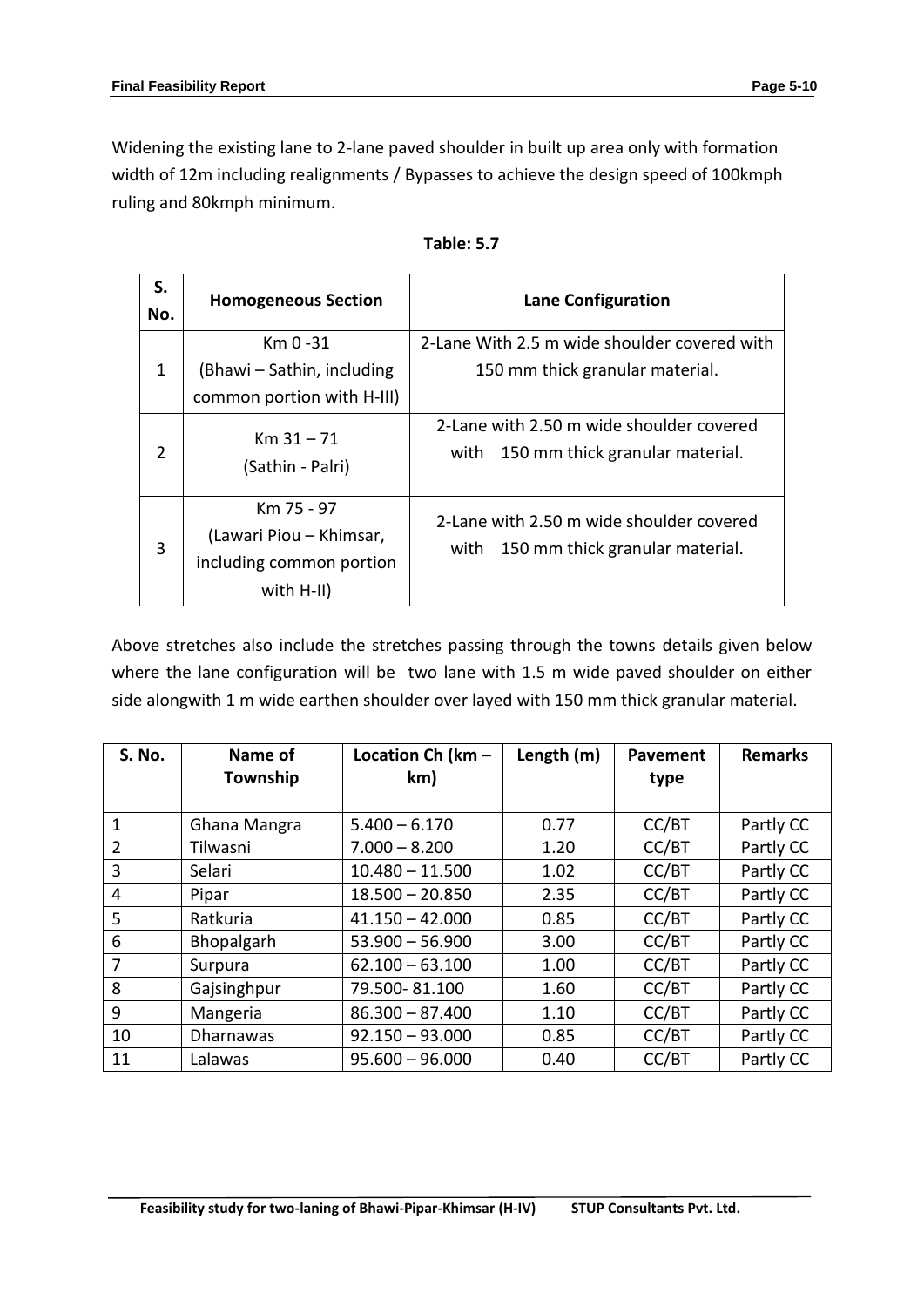# **Existing Alignment**

The project highway taking off from Chainage Km. 59.700 of NH-112 ends at Ch. 217.200 of NH-65 after running along MDR-90 and passes through the villages Bhawi, Silari, Pipar city, Sathin, Ratkuriya, Bhopalgarh, Palri Ranawat, Lawari Piou, Gajsinghpura Mangeria, Tadawas, Lalawas. The project road is located between 26 $^{\circ}$  13' 43" and 26 $^{\circ}$  56' 38" latitude and 73 $^{\circ}$  36' 28" and 73° 24' 07" longitude.

The horizontal alignment is passing through plain rolling terrain. The existing alignment in some locations especially in built up areas has sharp curve and deficient geometrics the vertical alignment is generally within lain down standards.

The land along the project road is mostly used for agriculture purposes with some built up areas. The major built up area along the project road are Pipar, Rathkuria, Bhopalgarh, Gajsinghpura.

The width of existing carriageway is generally single lane (3.50 m to 3.66 m).

From the preliminary survey it has been found that The Existing ROW varies within 15 to 30 m in most of the open areas. However, after the collection of revenue maps, it is noted that the existing ROW varies from 8 to 20 m.

### **Widening Scheme**

The existing project highway has multi-dimensional facets with respect to land use and road geometry and considering all these aspects, the section wise widening scheme based on the investigations as adopted is given in **Table 5.8:**

| Nature of<br>widening | <b>Existing Chainage (Km.)</b> |             | Designing Chainage (Km.) |             | Length<br>(Km) |
|-----------------------|--------------------------------|-------------|--------------------------|-------------|----------------|
|                       | From                           | То          | <b>From</b>              | То          |                |
| Concentric            | $0+000.000$                    | 0+039.720   | $0+000.000$              | 0+039.200   | 39.200         |
| Realignment           | 0+039.720                      | $0+041.275$ | 0+039.200                | $0+041.200$ | 2.000          |
| Concentric            | $0+041.200$                    | $0+097.150$ | $0+041.200$              | 0+096.978   | 55.778         |

|  |  | <b>Table 5.8: Widening Scheme</b> |
|--|--|-----------------------------------|
|--|--|-----------------------------------|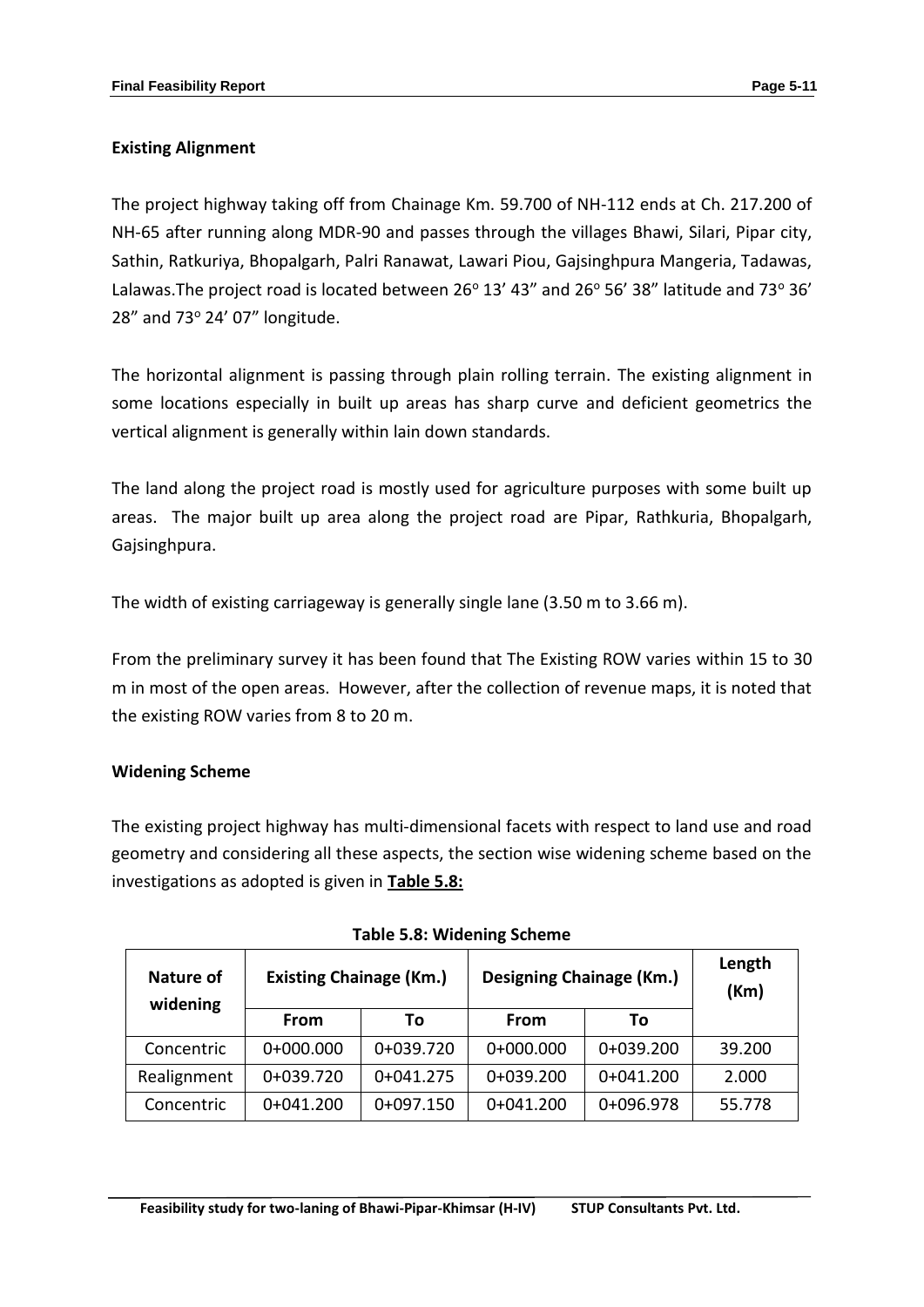## **Chainage Reference:**

The existing km stone available on ground wherever available have been used as referencing pillar only. The development proposal has been finalised based on Design chainage system.

# **Summary of Widening Scheme:**

The widening scheme can be summarised as given in **Table 5.8**

Design Standards, Improvement Proposal and Design

| 1 | Widening and Strengthening from Single Lane to 2-lane with<br>shoulders covered with 150 mm thick layer of granular material |  |
|---|------------------------------------------------------------------------------------------------------------------------------|--|
| 2 | Widening and strengthening of Single Lane to 2-lanewith paved<br>shoulders in built up area                                  |  |
| 3 | Bypass / Realignment                                                                                                         |  |
| 4 | Existing road (overlay) without paved shoulder where width is<br>3.50 m or more (Rural Section)                              |  |
| 5 | Existing road (overlay) with paved shoulder where width is 3.50 m<br>or more (Built up Section)                              |  |

### **Table: 5.9 : Improvement Proposals**

# **Typical Cross Sections**

Proposed typical cross – sections are at **Annexure T 1 to T 3** and also are tabulated below:

| <b>S. No.</b> | Type | <b>Description</b>                                                                                              |
|---------------|------|-----------------------------------------------------------------------------------------------------------------|
|               |      | Widening from Single Lane to 2-lane alongwith shoulders covered with<br>150 mm thick layer of granular material |

### **Table 5.10: Typical Cross sections**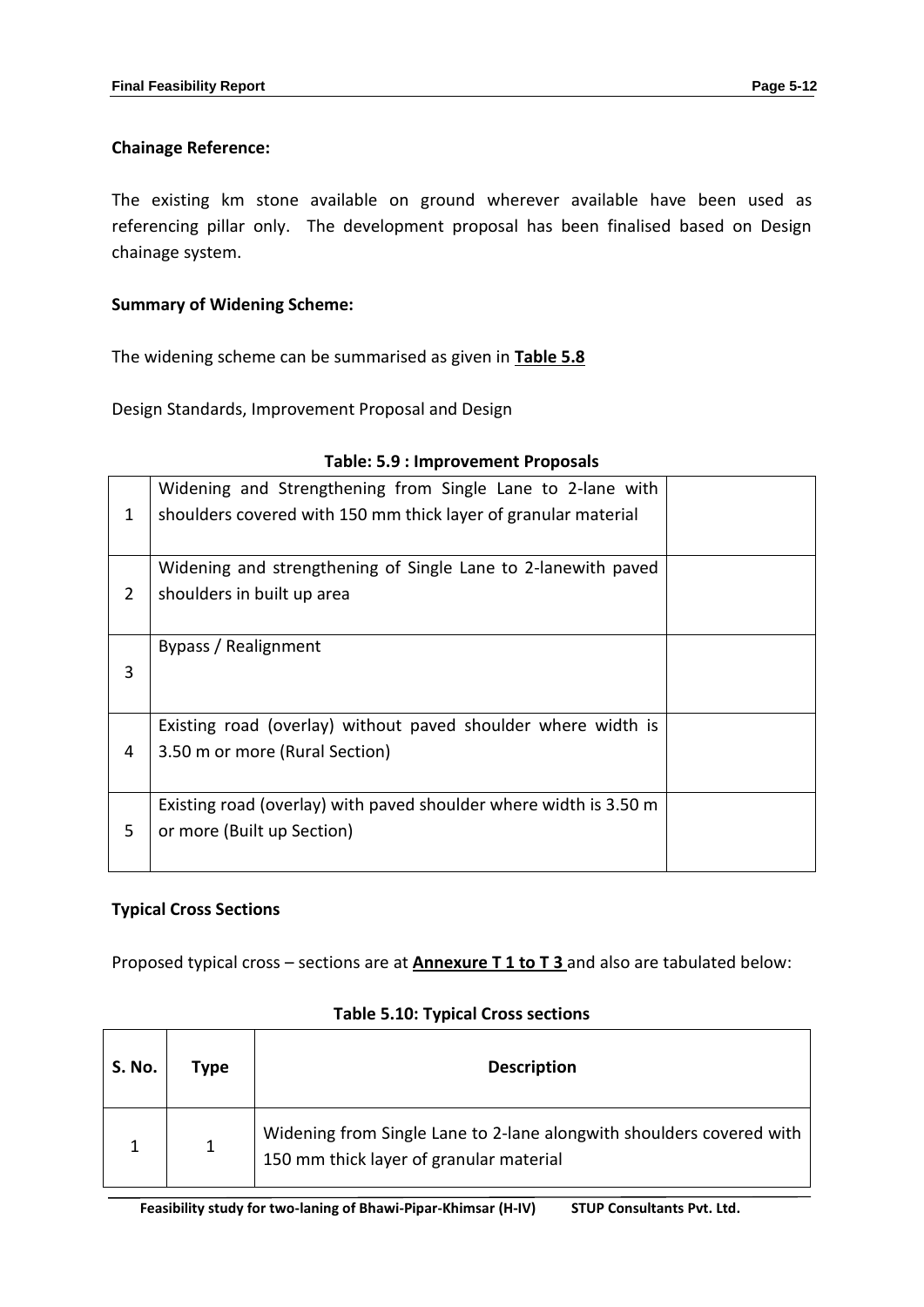|   |   | Widening and strengthening of Single Lane to 2-lanewith paved<br>shoulders in built up area |
|---|---|---------------------------------------------------------------------------------------------|
| 3 | 3 | Bypass / Realignment                                                                        |

### **Cross Section Schedule**

**Table: 5.11**

| S. No.           |       | <b>Proposed Chainage</b> | Length  |  |
|------------------|-------|--------------------------|---------|--|
|                  | From  | To                       | (Km.)   |  |
|                  |       | $TCS - 1$                |         |  |
| $\mathbf{1}$     | 2.50  | 5.40                     | 2.90    |  |
| $\overline{2}$   | 6.17  | 7.00                     | 0.83    |  |
| 3                | 8.20  | 10.71                    | 2.51    |  |
| $\overline{4}$   | 11.50 | 18.60                    | 7.10    |  |
| 5                | 20.76 | 39.20                    | 18.44   |  |
| 6                | 41.20 | 40.77                    | $-0.43$ |  |
| $\overline{7}$   | 42.00 | 53.40                    | 11.40   |  |
| 8                | 56.94 | 79.50                    | 22.56   |  |
| $\boldsymbol{9}$ | 81.10 | 92.15                    | 11.05   |  |
| 10               | 93.00 | 95.60                    | 2.60    |  |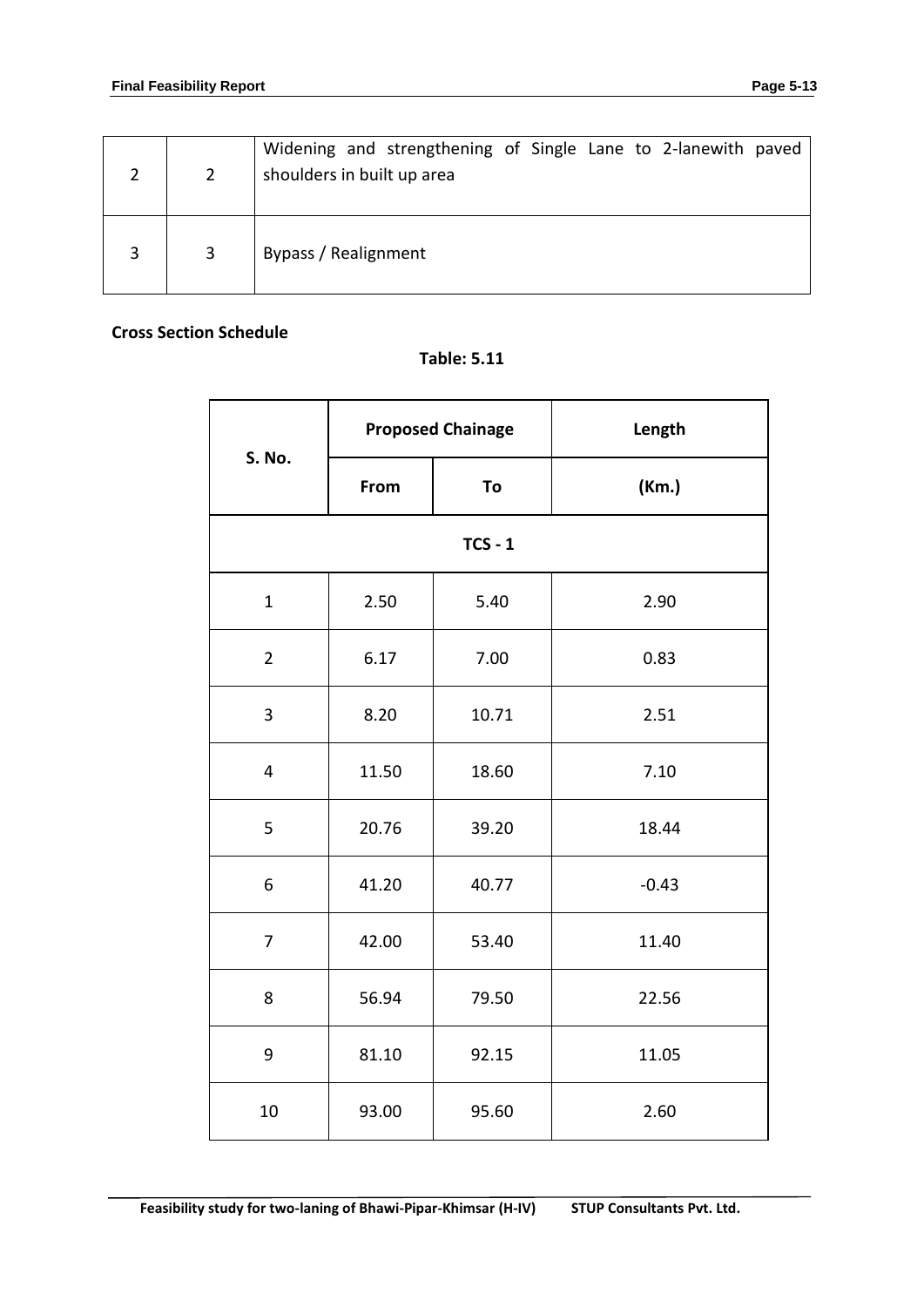| $TCS - 2$      |                |          |         |  |  |
|----------------|----------------|----------|---------|--|--|
| $\mathbf{1}$   | 5.4            | 6.17     | 0.77    |  |  |
| $\overline{2}$ | $\overline{7}$ | 7.41     | 0.41    |  |  |
| 3              | 7.41           | 8.2      | 0.79    |  |  |
| 4              | 10.71          | 11.5     | 0.79    |  |  |
| 5              | 18.6           | 19.48    | 0.88    |  |  |
| 6              | 19.48          | 20.76    | 1.28    |  |  |
| $\overline{7}$ | 41.15          | 42       | 0.85    |  |  |
| 8              | 40.77          | 41.23    | 0.46    |  |  |
| 9              | 53.4           | 53.93    | 0.53    |  |  |
| 10             | 53.93          | 56.9     | 2.97    |  |  |
| 11             | 54.9           | 55.3     | 0.4     |  |  |
| 12             | 55.3           | 56.94    | 1.64    |  |  |
| 13             | 79.5           | $81.1\,$ | $1.6\,$ |  |  |
| 14             | 92.15          | 93       | 0.85    |  |  |
| 15             | 95.6           | 96.8     | $1.2\,$ |  |  |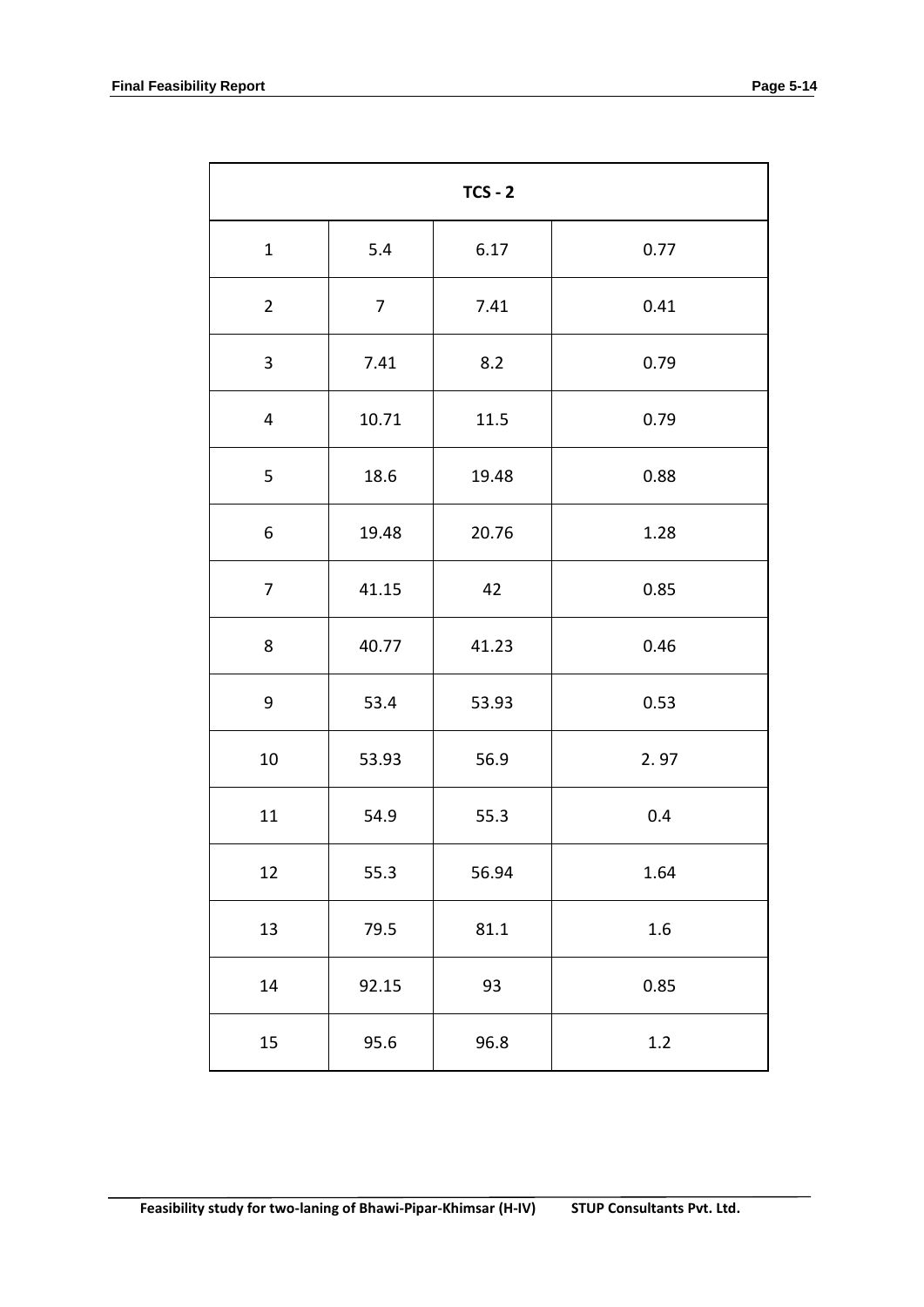| $TCS - 3$     |       |       |      |  |  |  |
|---------------|-------|-------|------|--|--|--|
|               | 0.00  | 2.50  | 2.50 |  |  |  |
| $\mathcal{P}$ | 39.20 | 41.20 | 2.00 |  |  |  |

### **5.3 Bypass / Realignment**

#### **5.3.1 Requirement of re-alignment and bypasses**

Based on site visit and considering, existing ROW available, geometrics of the existing road and associated problems of acquisition of structures, it is proposed to provide a short realignment in Rathkuriya village.

#### **Rathkuriya Re-alignment**

The existing road between Km. 41.500 to 42.000 is having sub-standard geometrics. It is therefore, necessary to re-align the stretch between Km. 40-42 to avoid bad geometrics. Accordingly, the realignment proposal was prepared and submitted to the Authority which was approved by them subsequently. However, topographic survey could not be taken up due to public agitation. Project Director was kept informed in this regard.

| S.No. | Name of<br>Re-alignment | <b>Existing Chainage (Km.)</b> |           | <b>Proposed Chainage (Km.)</b> | Proposed<br>length<br>(Km) |       |
|-------|-------------------------|--------------------------------|-----------|--------------------------------|----------------------------|-------|
|       |                         | <b>From</b>                    | <b>TO</b> | <b>From</b>                    | ΤO                         |       |
| 1     | Rathkuriya              | 40.375                         | 42.000    | 39.150                         | 41.200                     | 2.050 |
| 2     | Pipar bypass            | 18.600                         | 21.450    | 0.000                          | 2.500                      | 2.500 |

**Table 5.12: Summary of details of Re-alignment**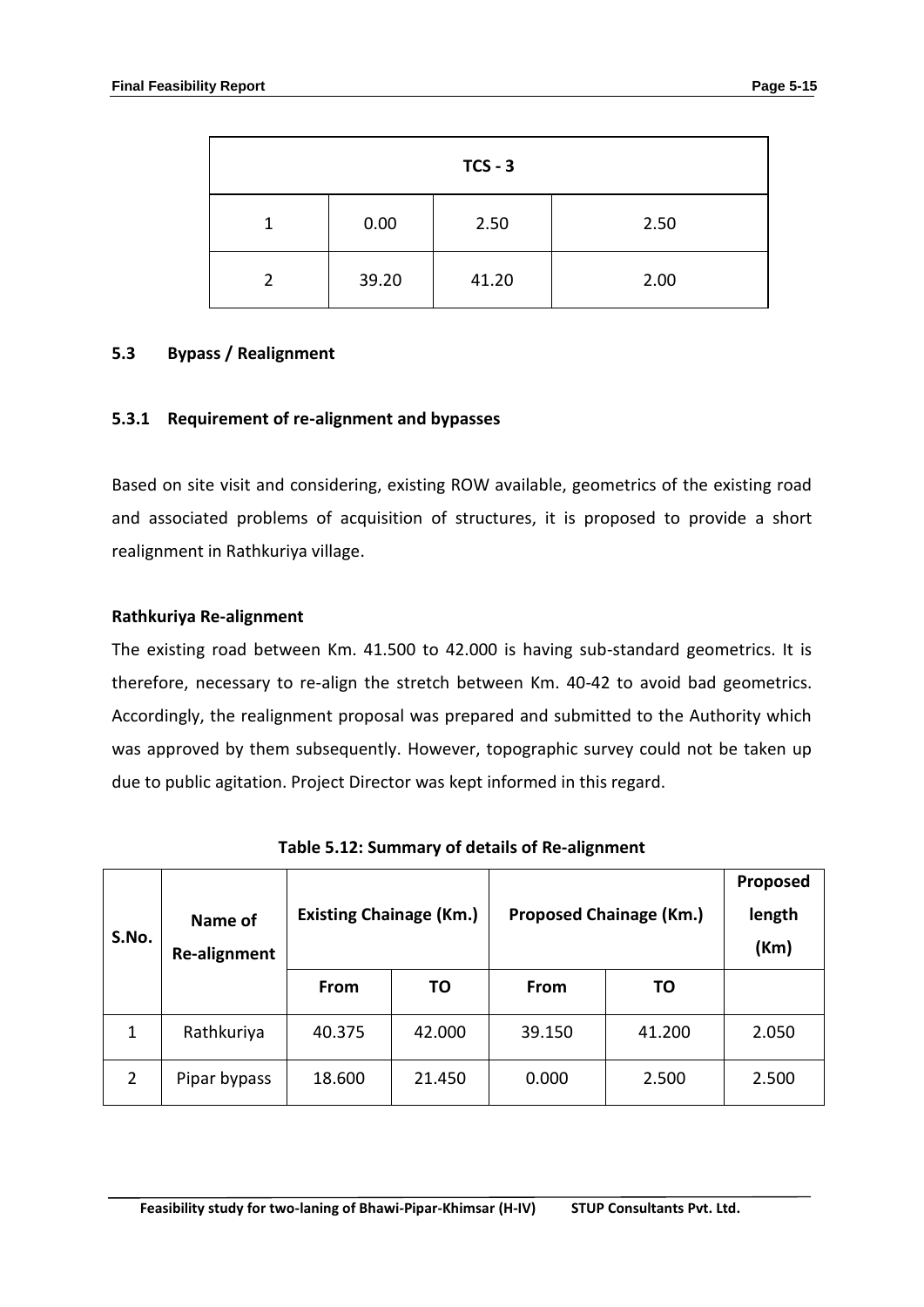## **Geometric Improvement Design**

As per IRCl73-2007, the project highway should be designed with 100 kmpH ruling speed and 80 KMPH minimum speed for plain terrain and 80 KMPH/65 KMPH for rolling terrain. However, keeping in view the diverse mix of traffic on the project highway, minimum design speed of 65 kmph (Radius 155m) has been adopted. In built up areas, the speed has been restricted to 50 / 40 kmph where there is no scope at all to improve the geometric further within ROW.

# **Proposal for New Bridge**

There is no proposal to construct the new bridge on the Project Highway.

# **Proposal for replacement of Existing LC with ROB**

The project road crosses railway track at one location (Km 272-60) at Merta Road junction. As per railway records, the TVU (Train Vehicle Units) at the LC is 67440 as on April 2014. According to IRC 62- 1976 "Grade Separator should be provided across existing railway crossing if the product of ADT (Fast vehicle only) and the number of trains passing per day exceed 50,000. However, the cost of construction of this ROB is not included in the overall cost of the project.

### **Cross Drainage Structures**

### **Introduction**

Upgrading of the road section from Single Lane /Intermediate Lane to 2-Lane carriageway involves widening of the existing CD structures. Wherever the new alignment is away from the existing road, new culverts opposite to the existing ones would be required in the new alignment. New culverts are also required where the capacities of the existing ones are inadequate or where the vents/diameters are too small from maintenance point of view. Repair or replacement of culverts is called for when these are in distressed condition. Accordingly detailed inventory of all the culverts was made and their conditions survey was carried out to determine their present conditions.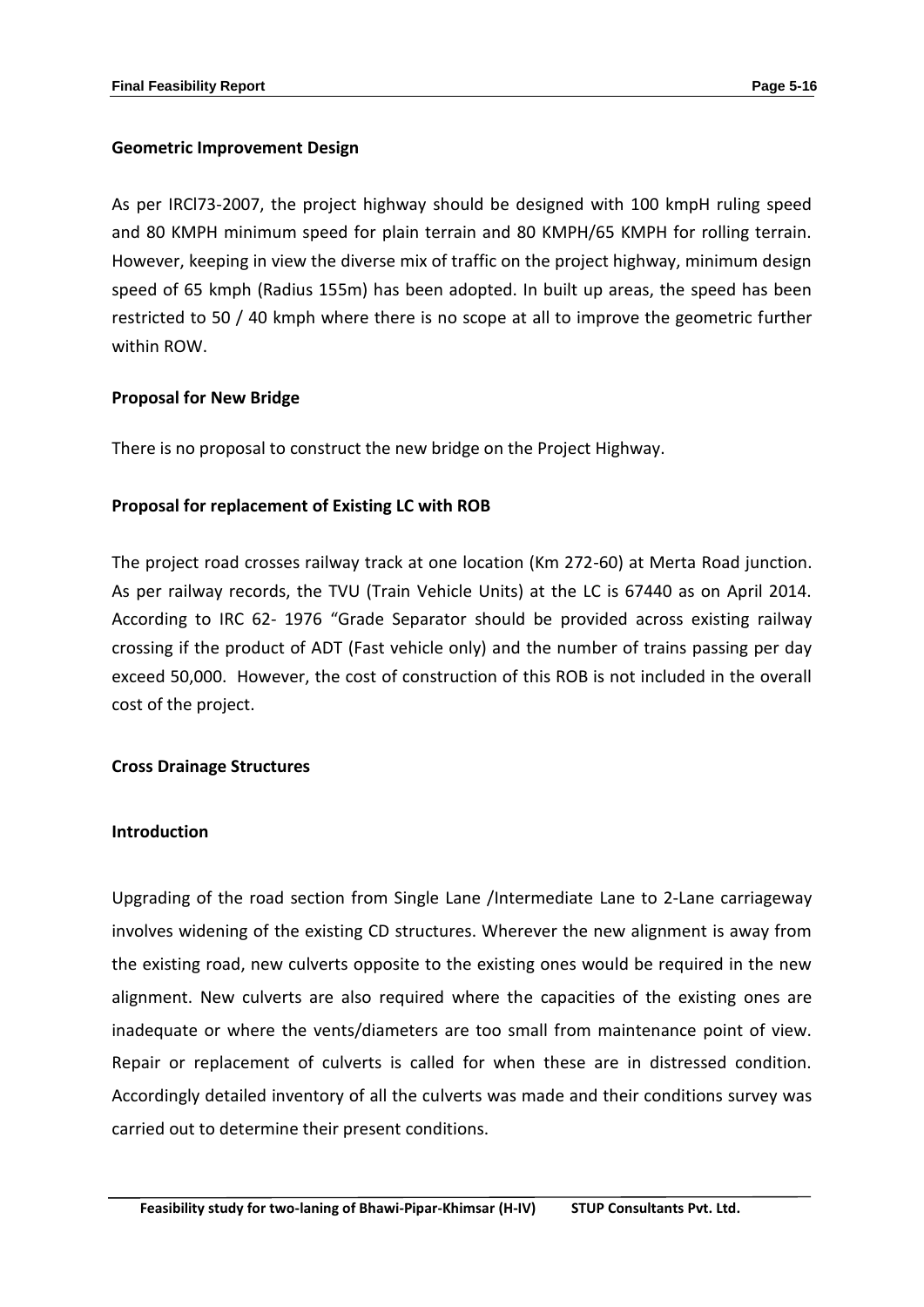The pipe culverts, which are having diameter less than 1000 mm have been replaced by pipe of NP4 1200 mm keeping in view the constraints and inadvertence of maintenance. Similarly the CD structures other than pipes having widths and heights up to one metre have been proposed to be replaced by 1200 mm diameter pipes or Slab culvert as appropriate to maintain the vertical profile. All causeways have been proposed to be replaced by new pipe culverts (2x1.2m dia. / 3x1.2m dia.) as per the hydrology of the area. All other existing cross drainage structures have simply been recommended for widening / repair / reconstruction.

The schemes for widening or replacement of CD Structure have been prepared based on available data, visual assessment of the CD structures, the surrounding tell-tale marks of HFL, local enquiry and the concept mentioned above. Functional cross-section of the culvert for 2-laning configuration is presented in Typical GADs for Pipe & Slab Culverts is enclosed in **Drawing volume.**

Summary of different types of Culverts/CD structures:

# **Culverts:**

| <b>Pipe Culvert</b> |                                        |                                     |                             |                            |                                            |                      |                            |                              |
|---------------------|----------------------------------------|-------------------------------------|-----------------------------|----------------------------|--------------------------------------------|----------------------|----------------------------|------------------------------|
| S.N<br>О.           | <b>Existing</b><br>Chainag<br>$e$ (km) | <b>Proposed</b><br>Chainage<br>(km) | Type of<br><b>structure</b> | Span<br>Arrangement<br>(m) | <b>Vertical</b><br><b>Clearance</b><br>(m) | Road<br>Level<br>(m) | <b>Bed</b><br>Level<br>(m) | <b>Structure</b><br>proposed |
|                     | $0+000$                                | $0+013$                             | Pipe                        | 2X0.90                     | 1.1                                        | 267.327              | 266.382                    | 2 H.P. 1.2m<br>Dia           |

# **Table: 5.13 Details of Cross - Drainage Structure**

|       | <b>Slab Culvert</b>                 |                                     |                             |                            |                                  |                                             |                               |                      |                              |  |
|-------|-------------------------------------|-------------------------------------|-----------------------------|----------------------------|----------------------------------|---------------------------------------------|-------------------------------|----------------------|------------------------------|--|
| S.No. | <b>Existing</b><br>Chainage<br>(km) | <b>Proposed</b><br>Chainage<br>(km) | Type of<br><b>structure</b> | Span<br>Arrangement<br>(m) | <b>Invert</b><br>Level<br>LHS(m) | <b>Invert</b><br>Level<br><b>RHS</b><br>(m) | <b>Soffit</b><br>Level<br>(m) | Road<br>Level<br>(m) | <b>Structure</b><br>proposed |  |
| 1     | $53+622$                            | $51 + 998$                          | Slab                        | 2X1.10                     | 297.36                           | 297.5                                       | 298.9                         | 299.646              | To be<br>widened             |  |
| 2     | 56+338                              | 55+750                              | Slab                        | 1X4.0                      | 297.03                           | 297.62                                      | 301.97                        | 302.356              | To be<br>widened             |  |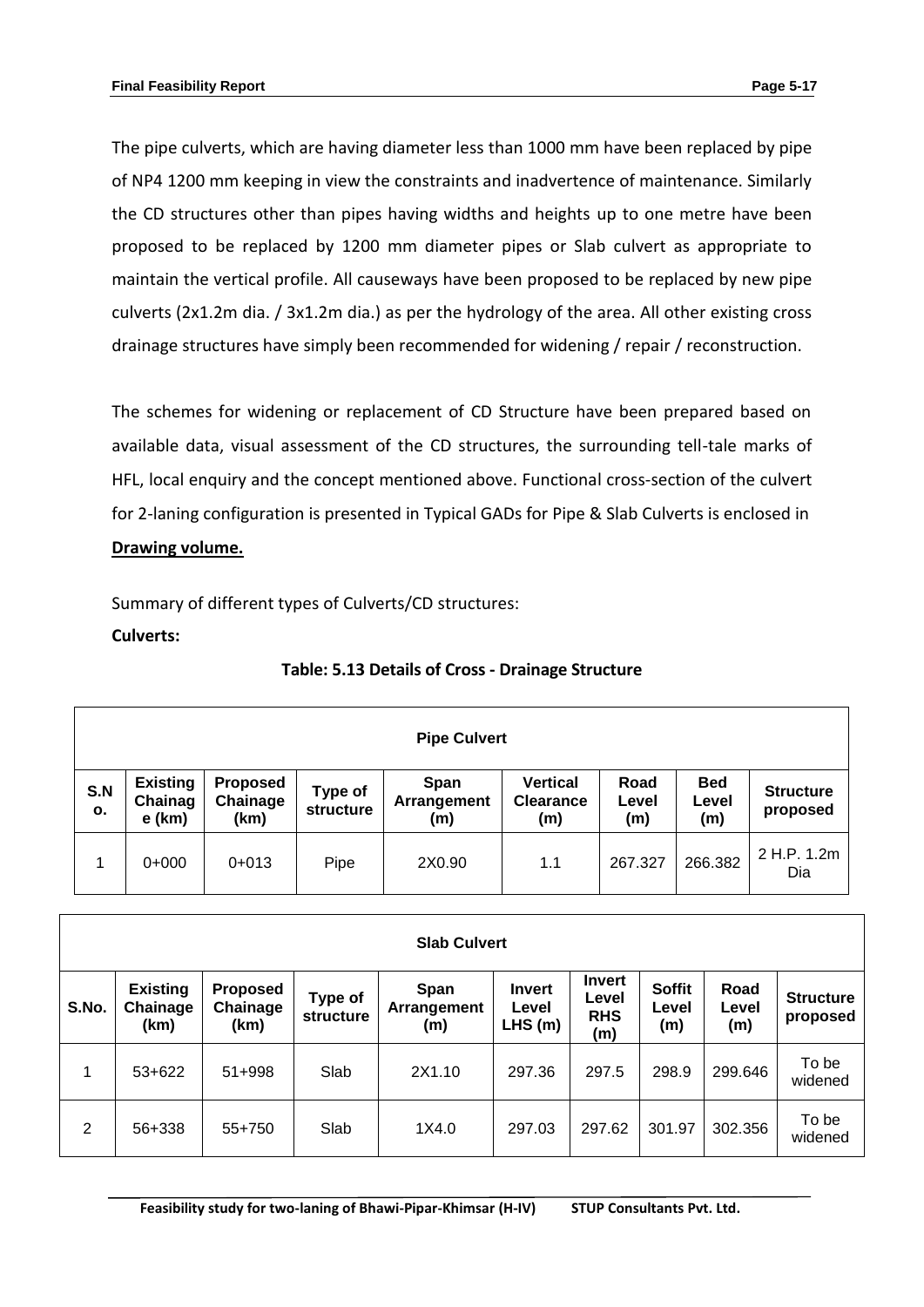| Causeway                |                                     |                                     |                      |                                   |                              |  |  |  |
|-------------------------|-------------------------------------|-------------------------------------|----------------------|-----------------------------------|------------------------------|--|--|--|
| <b>S. No.</b>           | <b>Existing</b><br>Chainage<br>(km) | <b>Proposed</b><br>Chainage<br>(km) | Type of<br>structure | <b>Span</b><br>Arrangement<br>(m) | <b>Structure</b><br>proposed |  |  |  |
| 1                       | 5+305                               | 5+315                               | Cause Way            | 7.8X98.7                          | 3 H.P. 1.2m Dia              |  |  |  |
| $\overline{2}$          | $12+430$                            | 11+973                              | Cause Way            | 5.00X40.750                       | 2 H.P. 1.2m Dia              |  |  |  |
| 3                       | $42 + 302$                          | $41 + 500$                          | Cause Way            | 7.0x85.0                          | 3 H.P. 1.2m Dia              |  |  |  |
| $\overline{\mathbf{4}}$ | 47+788                              | 46+396                              | Cause Way            | 6.3X77.2                          | 3 H.P. 1.2m Dia              |  |  |  |
| 5                       | $48 + 525$                          | $47+139$                            | Cause Way            | 13.0X91.2                         | 3 H.P. 1.2m Dia              |  |  |  |
| 6                       | 49+685                              | 48+248                              | Cause Way            | 7.0X61.7                          | 3 H.P. 1.2m Dia              |  |  |  |
| $\overline{7}$          | 58+470                              | 57+884                              | Cause Way            | 7.3X20.3                          | 2 H.P. 1.2m Dia              |  |  |  |
| 8                       | 59+880                              | 59+332                              | Cause Way            | 30X8                              | 2 H.P. 1.2m Dia              |  |  |  |
| 9                       | 60+044                              | 59+525                              | Cause Way            | 30X8                              | 2 H.P. 1.2m Dia              |  |  |  |
| 10                      | $60+225$                            | 59+710                              | Cause Way            | 30X8                              | 2 H.P. 1.2m Dia              |  |  |  |
| 11                      | $61+757$                            | 61+363                              | Cause Way            | 30X8                              | 2 H.P. 1.2m Dia              |  |  |  |
| 12                      |                                     | 85+927                              | Cause Way            | 7.1x32.9                          | Chocked                      |  |  |  |
| 13                      | On Pipar<br>bypass                  | $0+600$                             | Hume Pipe            | 2X1.2                             | 2 H.P. 1.2m Dia              |  |  |  |
| 14                      | On Pipar<br>bypass                  | $1 + 300$                           | Hume Pipe            | 2X1.2                             | 2 H.P. 1.2m Dia              |  |  |  |
| 15                      | On Pipar<br>bypass                  | $2+000$                             | Hume Pipe            | 2X1.2                             | 2 H.P. 1.2m Dia              |  |  |  |

#### **Road Markings, Signs and other safety Devices**

#### **5.4 Road Markings**

Pavement markings are proposed as per IRC: 35, "Code of Practice for Road Marking" with edge line, continuity line, stop line, give way lines, diagonal/chevron markings and zebra crossings etc. The pavement marking shall be of hot applied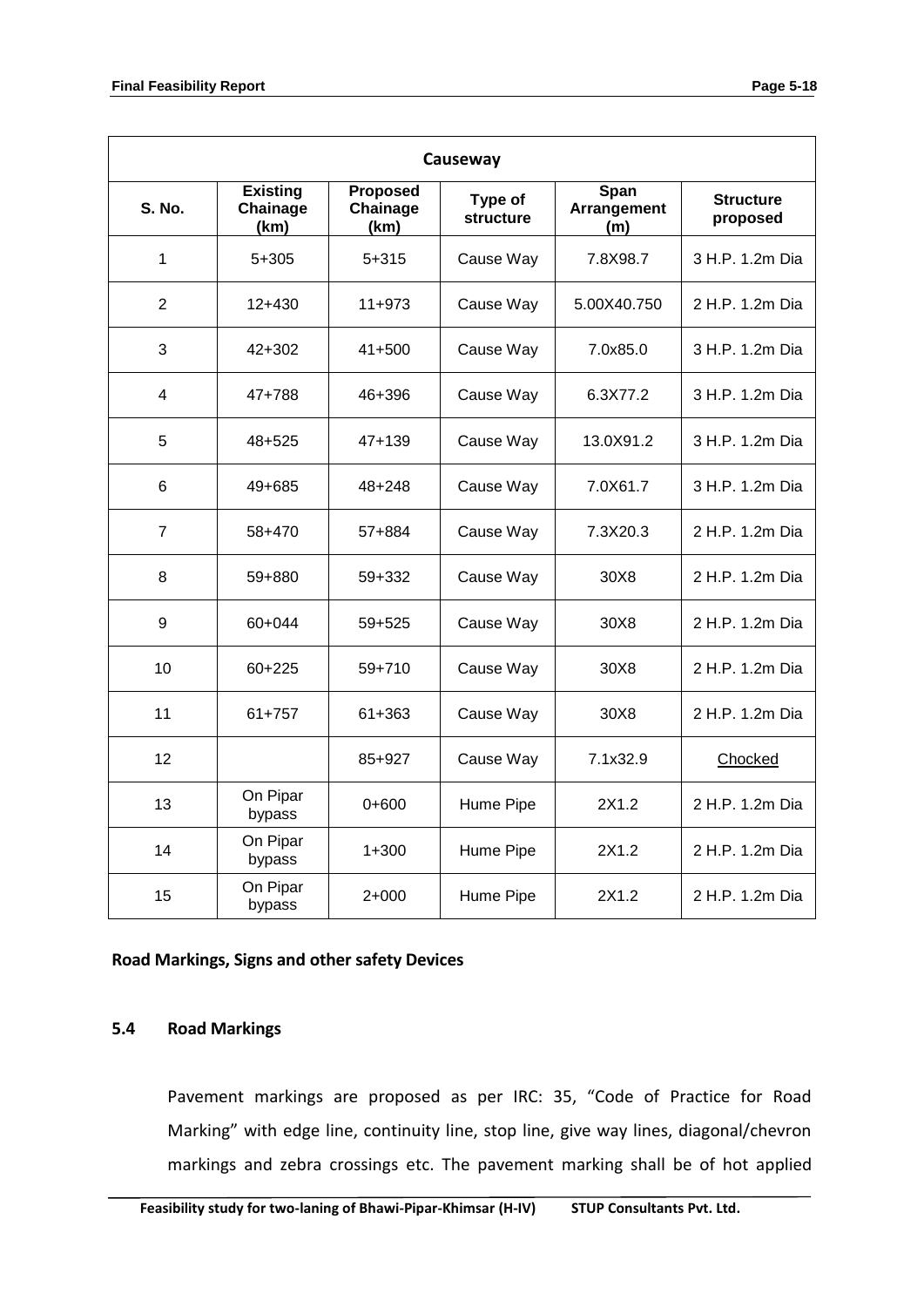thermoplastic paint with glass beads as per the MORT&H specification for Road and Bridge Works, 2013.

#### **5.5 Road Signs**

Adequate road signs are proposed for the project road in order to provide advance information to regulate/control traffic flow and ensure safety of operations. All normal warning and regulatory road signs will be provided in accordance with IRC-67-2012. Typical drawings of road signs with its erection details are given in the drawing volume.

The signs will be of retro reflective sheeting of high intensity grade with encapsulated lens and fixing details as per clause 801 of MOSRTH Specifications for Road and Bridge Works, 2013 (5th Revision).

#### **5.6 Kilometre Stone:**

Standard Kilometre, 5<sup>th</sup> kilometre and hectometre stones have been proposed as per provisions of IRC: 8 and IRC 26. In addition, boundary stones at an interval of 100 m staggered on each side have been proposed as per IRC: 25.

### **5.7 Delineators**

Delineator provides visual assistance to drivers about the road alignment. Delineators have been proposed as per guidelines vide IRC 79 "Recommended Practice for Road Delineators."

#### **5.8 Miscellaneous Requirements:**

#### **Proposal for Bus Shelter**

There are no existing Bus Shelter son the project road. However, from the survey of bus travelling and its stoppages the following locations have been identified for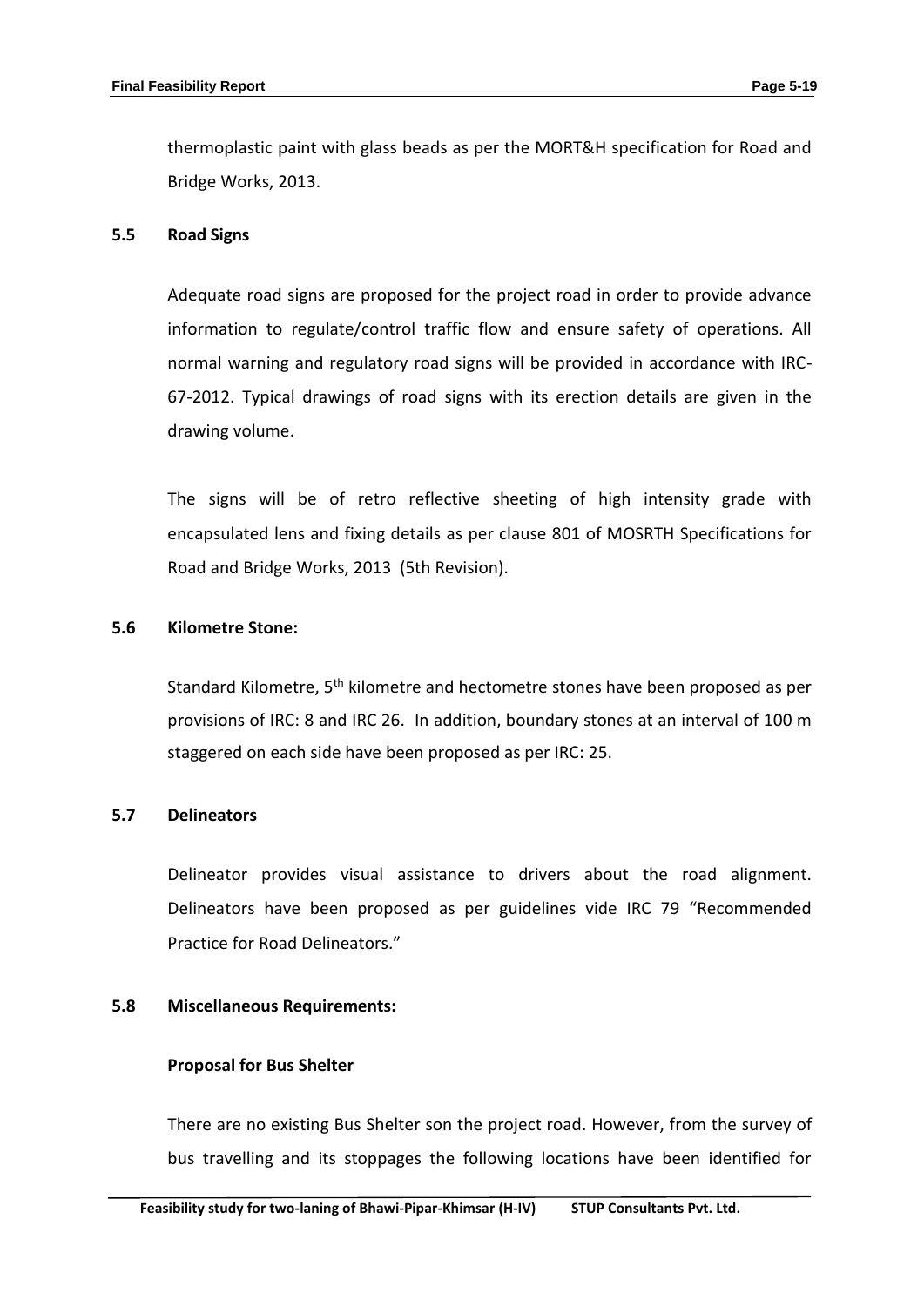provision of bus shelter on either side. The general layout of bus shelter shall be as per Cl.13.5.3. of IRC: SP 73-2007.

| S. No.         |                  | (Existing Chainage Km.) |            | <b>Proposed Chainage (km)</b> |            |  |
|----------------|------------------|-------------------------|------------|-------------------------------|------------|--|
|                |                  | <b>LHS</b>              | <b>RHS</b> | <b>LHS</b>                    | <b>RHS</b> |  |
| $\mathbf{1}$   | Ghano-Mangia     | 6.150                   | 6.250      | 6.150                         | 6.250      |  |
| $\overline{2}$ | Talwasni         | 7.600                   | 7.350      | 7.600                         | 7.350      |  |
| 3              | Silari           | 10.750                  | 10.650     | 10.750                        | 10.650     |  |
| 4              | Rathkuria        | 40.200                  | 40.350     | 39.800                        | $39 + 950$ |  |
| 5              | Bhopalgarh       | 53.800                  | 53.900     | 53.734                        | 53.834     |  |
| 6              | Surpura Khurd    | 62.250                  | 61.900     | 62.178                        | 61.828     |  |
| 7              | Palri Ranawat    | 70+649                  | 70+864     | 70+574                        | 70+789     |  |
| 8              | Gajsinghpur      | 80+905                  | $80 + 645$ | $80+743$                      | $80 + 483$ |  |
| 9              | Mangeria         | 86+880                  | 86+920     | 86+720                        | 86+760     |  |
| 10             | <b>Dharmawas</b> | $92 + 820$              | $92 + 880$ | $92+625$                      | $92 + 685$ |  |
| 11             | Lalawas          | $95+690$                | 95+780     | 95+491                        | 95+580     |  |

### **Table 5.14: Bus Shelter Locations**

The above locations are, however, tentative and can be adjusted during construction in consultation with IE/AE.

### **5.9 Cattle Crossings:**

Though no separate cattle crossings have been proposed, the culverts, however, having minimum 2m height during dry season may serve as cattle crossings.

### **5.10 Toll Plazas Stations**

Toll plaza location has been strategically identified to collect maximum toll revenue. In addition, the availability of flat open ground and straight reach to provide clear visibility, safe distance from intersections and availability of basic facilities for the personnel employed in toll collection has been considered.

Three Toll Plazas having two lane (plus one lane on each side for oversized vehicles) are proposed for the entire length of the project road after considering land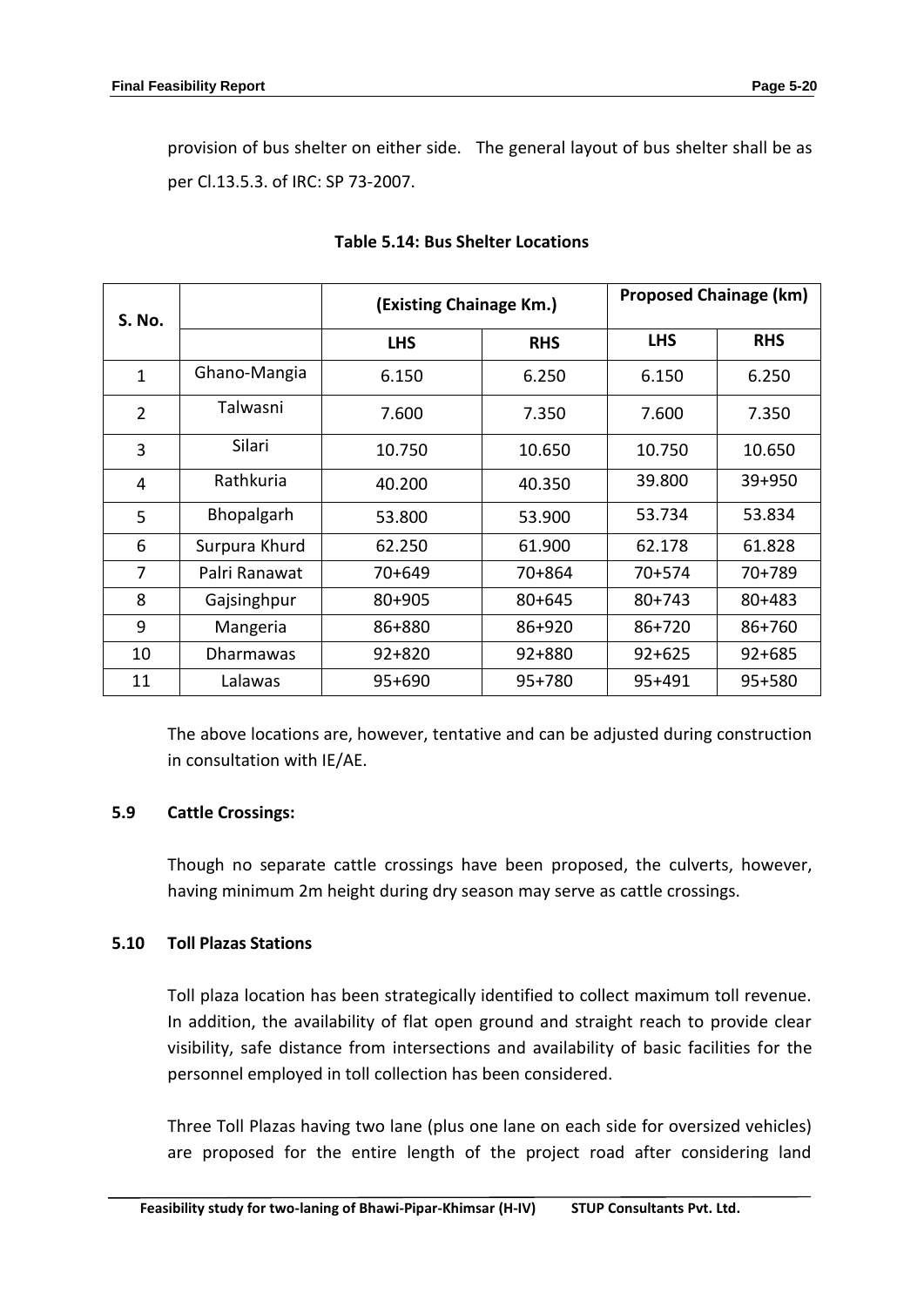availability, stream of traffic, geometric considerations and terrain condition etc. Proposed locations of toll plazas are given in table below.

A minimum semi-automatic system for toll collection may be adopted. The general layout of toll plaza shall be as per IRC: SP: 73-2007

| S. No. | <b>Existing Chainage</b>                 | <b>Proposed Chainage of</b><br><b>Project Highway</b> |
|--------|------------------------------------------|-------------------------------------------------------|
|        | Km. 3.000 (Bhawi- Sathin Section)        | Km. 3.00                                              |
|        | Km. 49.400 (Sathin- Palri Section)       | Km. 48.000                                            |
| 3      | Km. 85.700 (Lawari Piou-Khimsar Section) | Km. 85.535                                            |

**Table 5.15: Toll Plaza Location**

#### **5.11 Pavement Design**

#### **5.11.1 General**

Pavement design basically aims at determining the total thickness of the pavement structure as well as the thickness of the individual structural components. Different accepted methods for design are available, such as those of IRC37-2012, AASHTO, etc. and according to the scope of services the overlay design has been worked out following the IRC 81-2002.

#### **5.11.2 Project Proposals**

The existing project highway has most of single lane (3.0-3.66m wide) There exists about 1 - 2m wide earthen shoulder on either side of the carriageway. The surface of the carriageway is generally bituminous except in built up areas where it is partly cement concrete. The project proposal is to widen the existing carriageway to standard 2-lane / 2-lane with paved shoulder on both flanked with 2.5m wide earthen shoulder with top 150mm thick with granular material. In built up area, 1.5m wide paved shoulder have been proposed and 1.0 m wide earthen shoulder on both sides to be covered with 0.15 m thick granular material.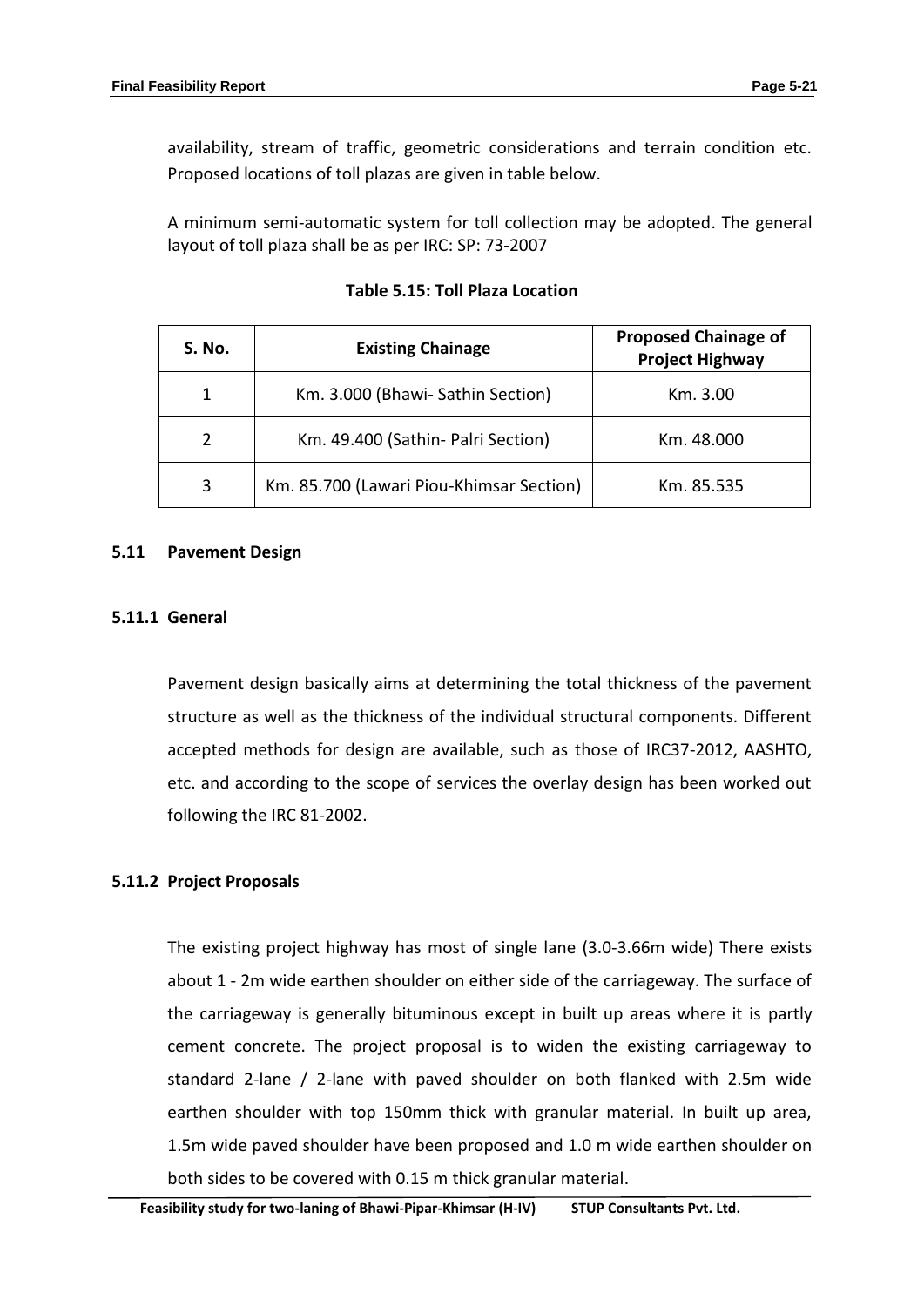### **5.11.3 Pavement Works**

The pavement works for implementing the above proposals will mainly consist of:

- Strengthening of the existing pavement
- Construction of additional width to make the carriageway standard two lanes with or without paved shoulder.
- New construction in Bypasses and Realignments

Pavement design has been done as per the guidelines given in IRC and AASHTO Codes as under:-

| <b>Flexible Pavement</b>                     | $IRC: 37 - 2012$ | Guidelines for Design of Flexible Pavement                                                                      |
|----------------------------------------------|------------------|-----------------------------------------------------------------------------------------------------------------|
| Strengthening of<br><b>Flexible Pavement</b> | $IRC: 81 - 1997$ | Guidelines for strengthening of Flexible<br>Road Pavements using Benkelman Beam<br><b>Deflection Techniques</b> |
| <b>Rigid Pavement</b>                        | $IRC: 58 - 2011$ | Guidelines for the Design of Plain jointed<br><b>Rigid Pavement for Highways</b>                                |

### **Table5.16 : IRC Codes**

# **5.11.4 Factors affecting pavement design**

The principal factors that will govern the design of pavements including overlays/reconstruction of the existing carriageway are:

- **•** Traffic
- Design Life
- Growth Rates
- Lane Distribution Factor
- Vehicle Damage Factor (VDF)
- Cumulative Million Standard Axels (CMSA)
- CBR of Subgrade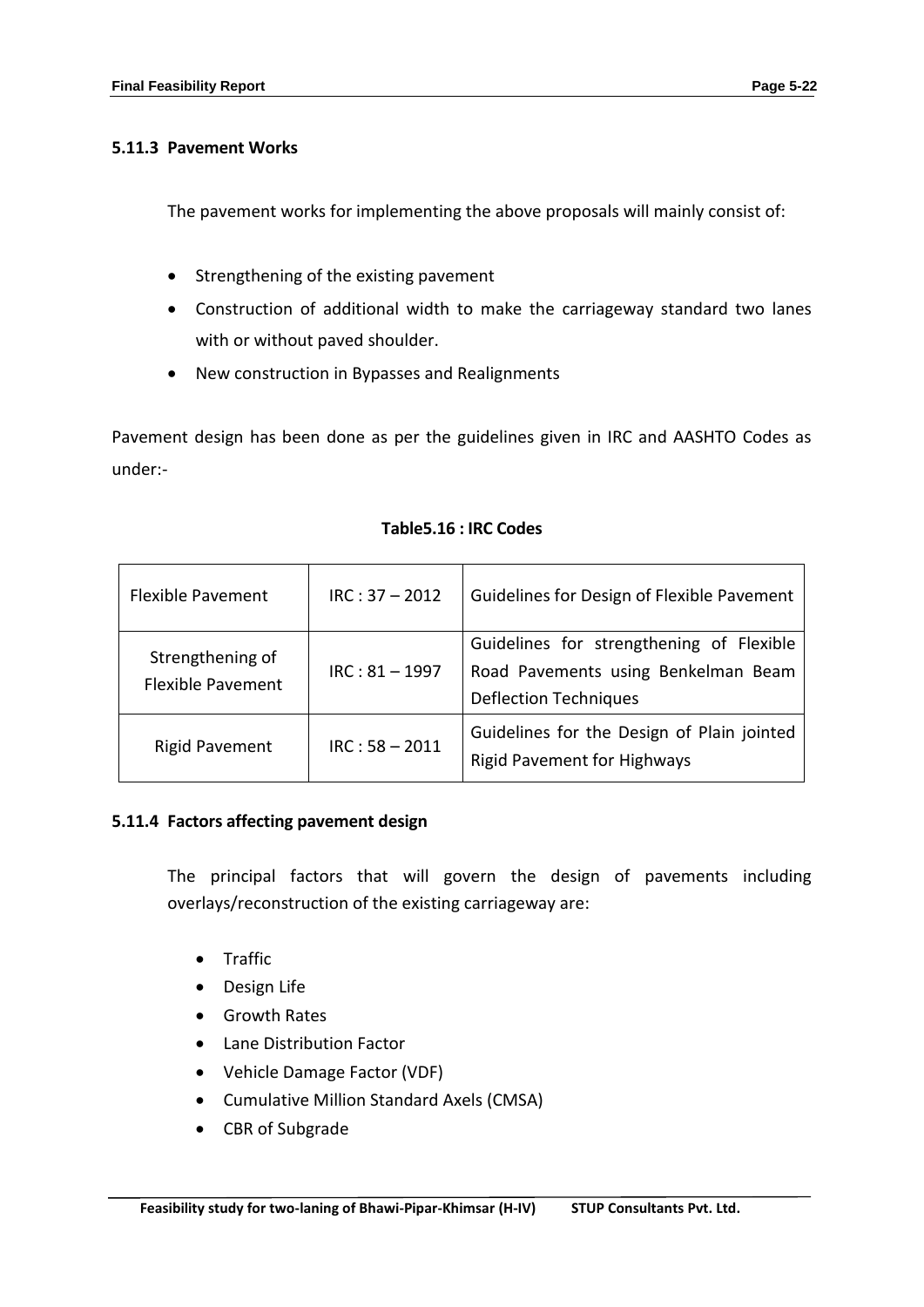# **5.11.5 Traffic**

The detailed traffic surveys for the project road were conducted by the consultants in (Nov. / Dec. 2014)). The survey data and its analysis for the project road stretch under report are given in Chapter 3 of this Report.

# **Average Daily Traffic**

Based on the traffic survey data and the project road stretch under report is divided into 4 homogeneous traffic sections as shown in **Table 2.2.**

**Table 5.17: Homogeneous Traffic Sections and Commercial Vehicles in base Year 2014-15**

|                |                                          |                | Vehicle No. In Base Year 2014-15 |            |               |                                   |                |                       |  |
|----------------|------------------------------------------|----------------|----------------------------------|------------|---------------|-----------------------------------|----------------|-----------------------|--|
| <b>Section</b> | Chainage (km)                            | Length<br>(km) | <b>Standard</b><br><b>Bus</b>    | <b>LCV</b> | $2 -$<br>Axle | <b>Tractor</b><br>with<br>trailer | $3-$<br>Axle   | <b>Multi</b><br>-Axle |  |
| $\mathbf{1}$   | $Km. 0 - 21$<br>(Bhawi to Sathin)        | $21*$          | 90                               | 26         | 219           | 142                               | 234            | 164                   |  |
| $\overline{2}$ | Km. 31-55<br>(Sathin to<br>Bhopalgarh)   | 24             | 33                               | 55         | 223           | 67                                | 68             | 23                    |  |
| 3              | Km. 55-71<br>(Bhopalgarh to Palri)       | 16             | 13                               | 1          | 12            | 28                                | $\overline{4}$ | $\mathbf 0$           |  |
| 4              | Km. 75-97<br>(Lawari Piou to<br>Khimsar) | 22             | 11                               | 1          | 11            | 23                                | 3              | $\mathbf 0$           |  |

**Note:** \* This excludes common portion (Km. 21-30.50) with H-III.

### **Pavement Option**

Pavement is the most significant component of a road and therefore its design strengths must be assured to support the projected traffic loading throughout the design period. Its cost represents largest proportion of the total construction cost (i.e. for new roads and for rehabilitation projects).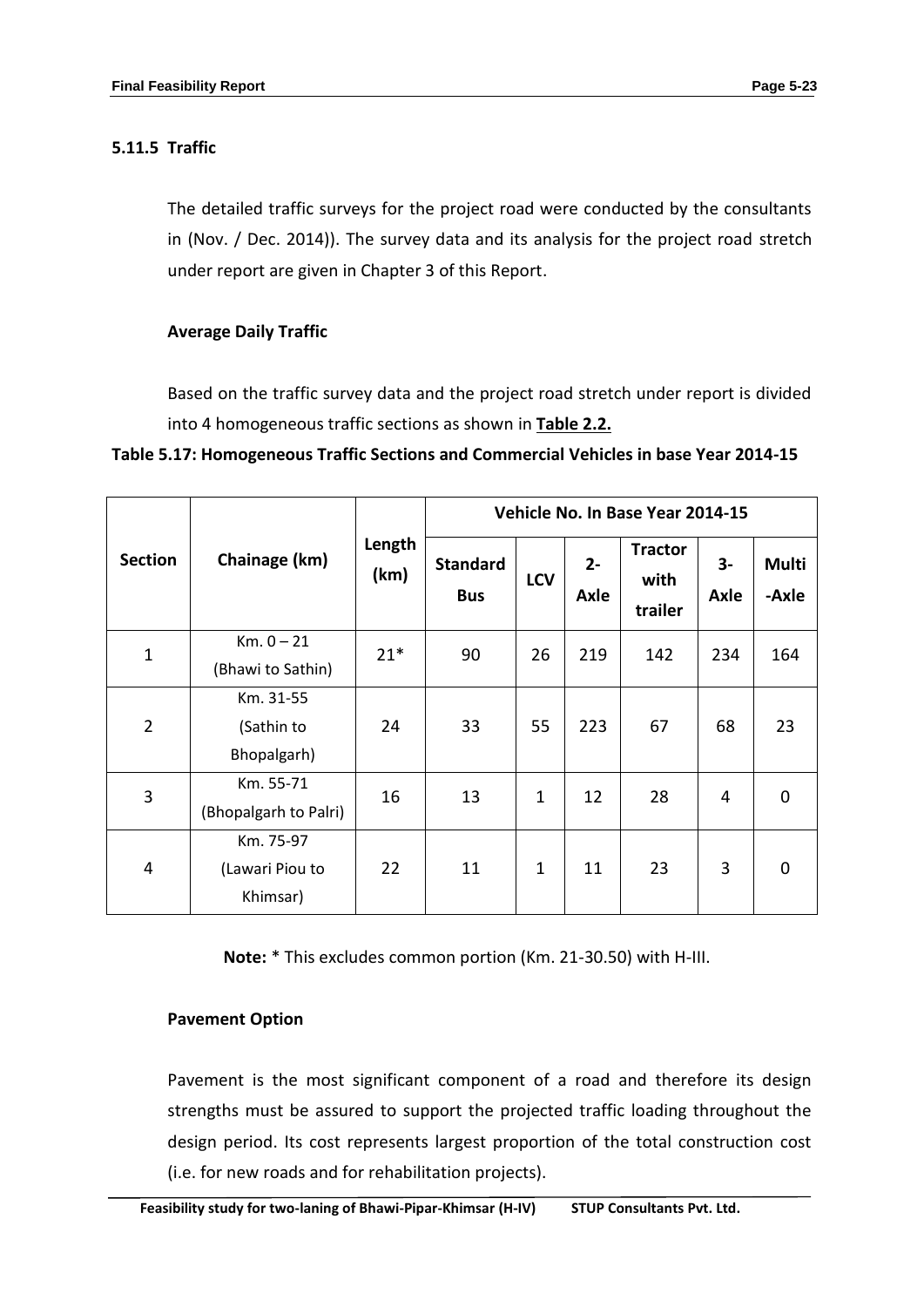The purpose of the pavement study is to make analysis of different pavement alternatives to provide a basis for selection of the most advantage solution, considering all costs occurring during the life of the pavement, viz., construction costs, maintenance costs and costs for the road user.

In pavement option study, the following is studied in detail:

- New flexible pavement on the widening part and for full reconstruction stretches
- Flexible overlay over the existing pavement
- Flexible pavement for partial reconstruction stretches of existing pavement.

The different pavement design methods for above pavement options are studied and applied, which are given in Table 2.3.

| <b>Pavement Option</b> | <b>Option Type</b>    | <b>Design Method</b> |
|------------------------|-----------------------|----------------------|
|                        | New Flexible Pavement | IRC: 37-2012         |
|                        | Flexible Overlay      | IRC: 81-1997         |

#### **Table 5.18: Pavement Design Methods**

#### **Design Life:**

For the design of pavement, design life is defined in terms of cumulative number of standard axle that can be carried before the pavement is required to be strengthened. The thickness of sub-base and base is designed for 15 years and the initial bitumen surfacing for a period of 10 years.

#### **Growth Rates:**

The projected growth rates for different periods are given in below: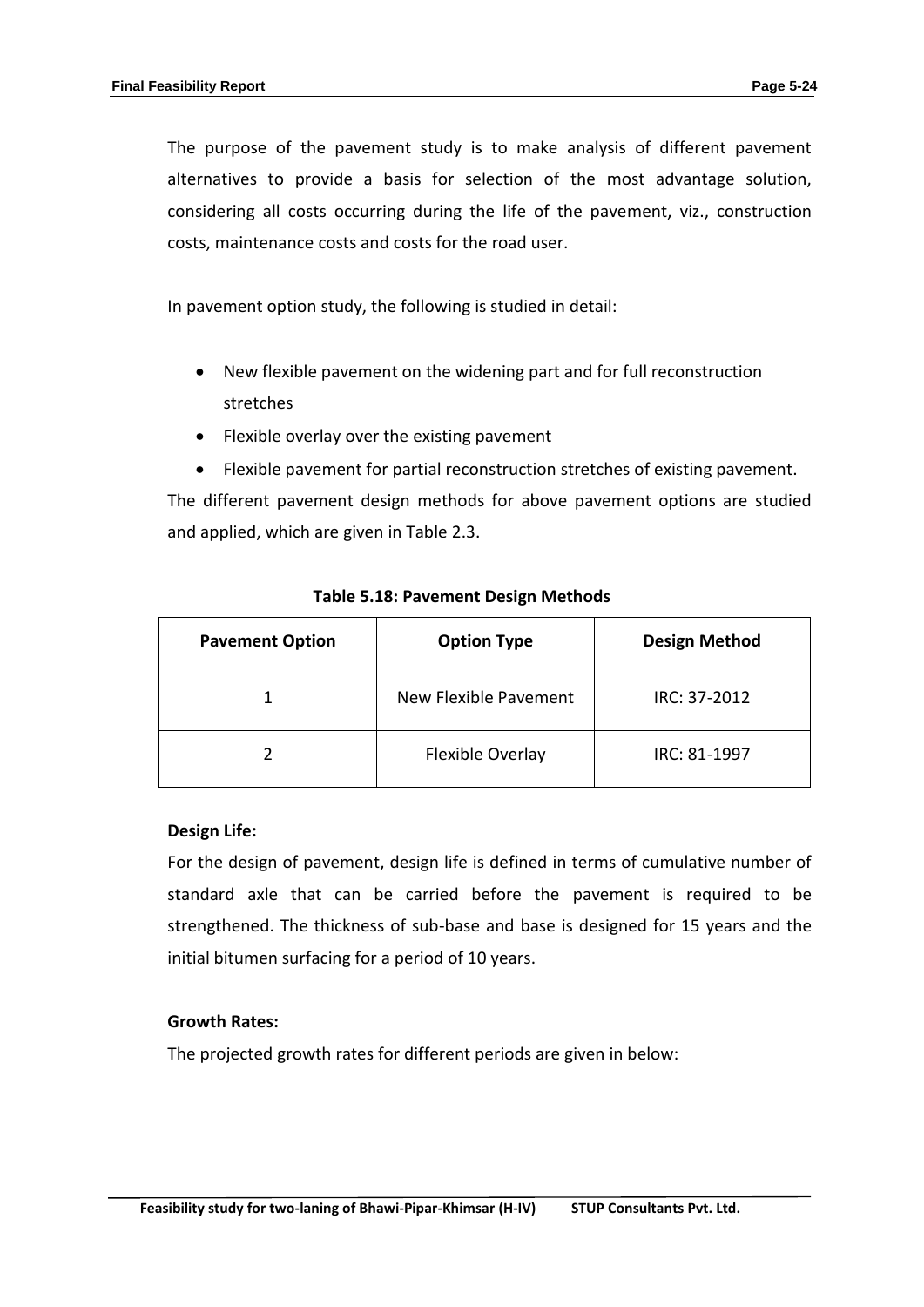|                     | Year  |       |       |       |       |       |  |  |
|---------------------|-------|-------|-------|-------|-------|-------|--|--|
| <b>Vehicles</b>     | 2014- | 2018- | 2020- | 2025- | 2030- | 2035- |  |  |
|                     | 2018  | 2020  | 2025  | 2030  | 2035  | 2040  |  |  |
| <b>Two Wheelers</b> | 5 %   | 5 %   | 5 %   | 5 %   | 5 %   | 5 %   |  |  |
| Cars/Jeeps          | 5 %   | 5 %   | 5 %   | 5 %   | 5 %   | 5 %   |  |  |
| <b>Buses</b>        | 5 %   | 5 %   | 5 %   | 5 %   | 5 %   | 5 %   |  |  |
| <b>Trucks</b>       | 5 %   | 5%    | 5 %   | 5 %   | 5 %   | 5 %   |  |  |
| Multi Axle Vehicles | 5 %   | 5%    | 5%    | 5 %   | 5 %   | 5 %   |  |  |
| Tractor             | 5 %   | 5%    | 5 %   | 5 %   | 5 %   | 5 %   |  |  |

**Table 5.19: Adopted Growth rate In Slab of each 5years**

# **Lane Distribution Factor (LDF)**

As per IRC 37 : 2012 Clause 4.5.1, for 2 lane single carriageway the lane distribution factor shall be 50% of the total number of commercial vehicles in both directions.

However, if the vehicle damage factor (VDF) in one direction is higher the traffic in the direction of higher VDF will be adopted.

# **Vehicle Damage Factors (VDF):**

The VDF is a multiple to convert the number of commercial vehicle of different axle loads and axle configuration to the number of standard axle load repetitions. It is defined as equivalent number of standard axle per commercial vehicle. The VDF varies with the vehicle axle configuration axle loadings, terrain, type of road and region to region. The average Vehicle Damage Factors (VDF) for project road sections as obtained from the 24 hrs. Axle load surveys conducted on 05.12.14 at selected locations of project road, are given below: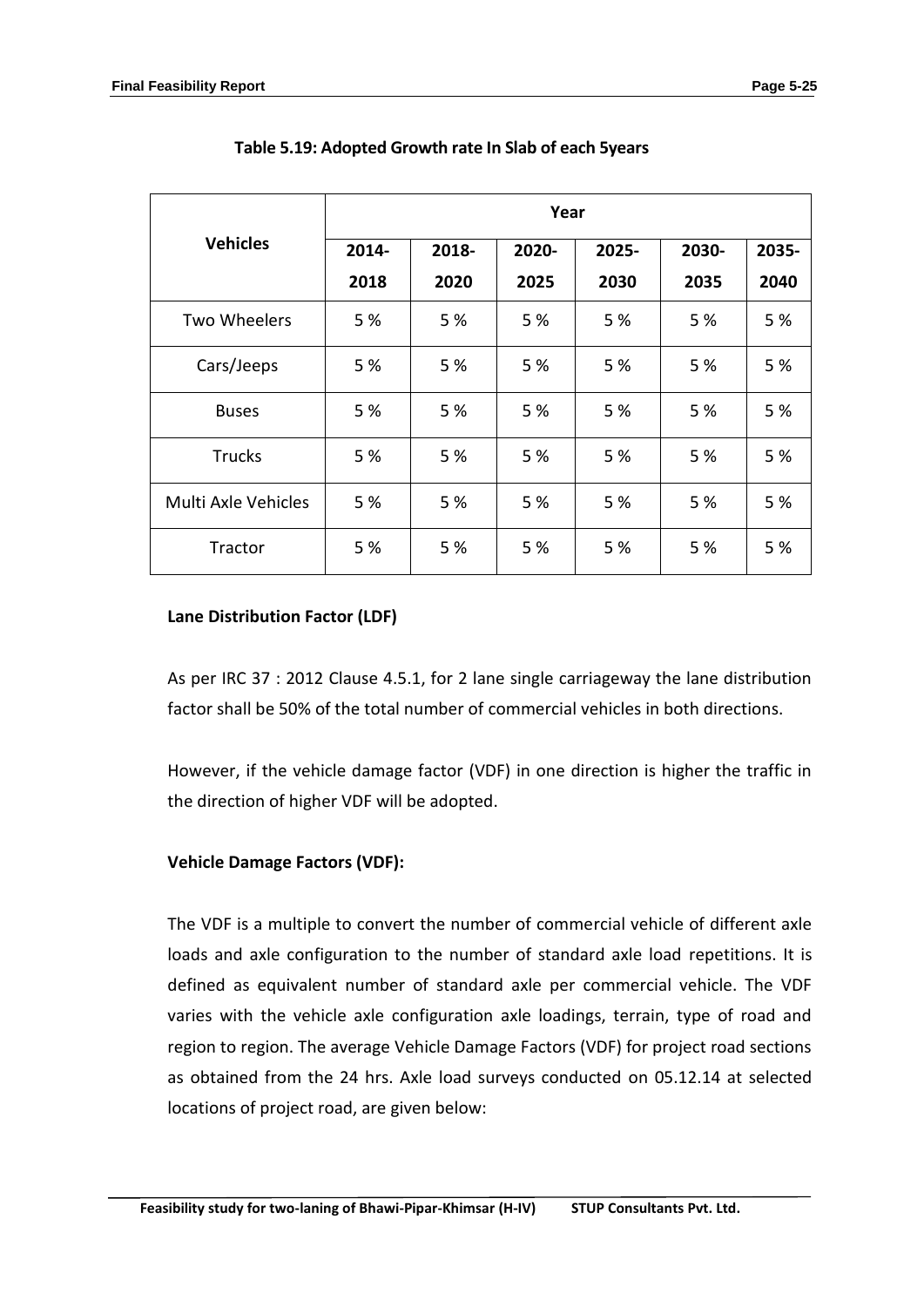|                  | <b>Vehicle Type</b> |                           |                           |            |                 |                        |                     |  |
|------------------|---------------------|---------------------------|---------------------------|------------|-----------------|------------------------|---------------------|--|
| Location         | <b>Bus</b>          | <b>Mini</b><br><b>Bus</b> | <b>Mini</b><br><b>LCV</b> | <b>LCV</b> | 2-Axle<br>truck | 3-Axle<br><b>Truck</b> | 4-6 Axle<br>vehicle |  |
| SH-86C KM-1+500  | 1.27                | 0.28                      | 0.045                     | 1.61       | 8.87            | 6.64                   | 4.83                |  |
| SH-86C KM-55+500 | 1.11                | $\overline{\phantom{a}}$  | 0.055                     | 1.86       | 11.62           | 9.72                   | 6.50                |  |

# **Table 5.20: Adopted Vehicle Damage Factors**

# **Cumulative Million Standard Axels (CMSA) :**

r

Cumulative Million Standard Axles are computed for the design period of 10/20 years based on the above commercial vehicles.

Million Standard Axles is worked out from the following equation:

$$
N = \frac{365 * [(1+r)^n - 1] * A * D * F}{}
$$

Where,

- N : The Cumulative Million Standard Axles (CMSA) to be catered for in the design in terms of msa.
- A : Initial Traffic in the year of completion of construction in terms of the number of commercial vehicles per day.
- D : Lane Distribution Factor
- n : Design Life in Years (10 years for bituminous layers and 20 years for GSB and WMM
- r : Annual Growth Rate of Vehicles.
- F : Vehicle Damage Factor

Based on the above said parameters the CMSA's have been computed upto the year 2042 and the details are given in **Annexure 2.1,** respectively. Based on MSA computations, the design traffic (MSA) adopted for 10/15 years of pavement life for the sections of the project road stretch under report is tabulated below: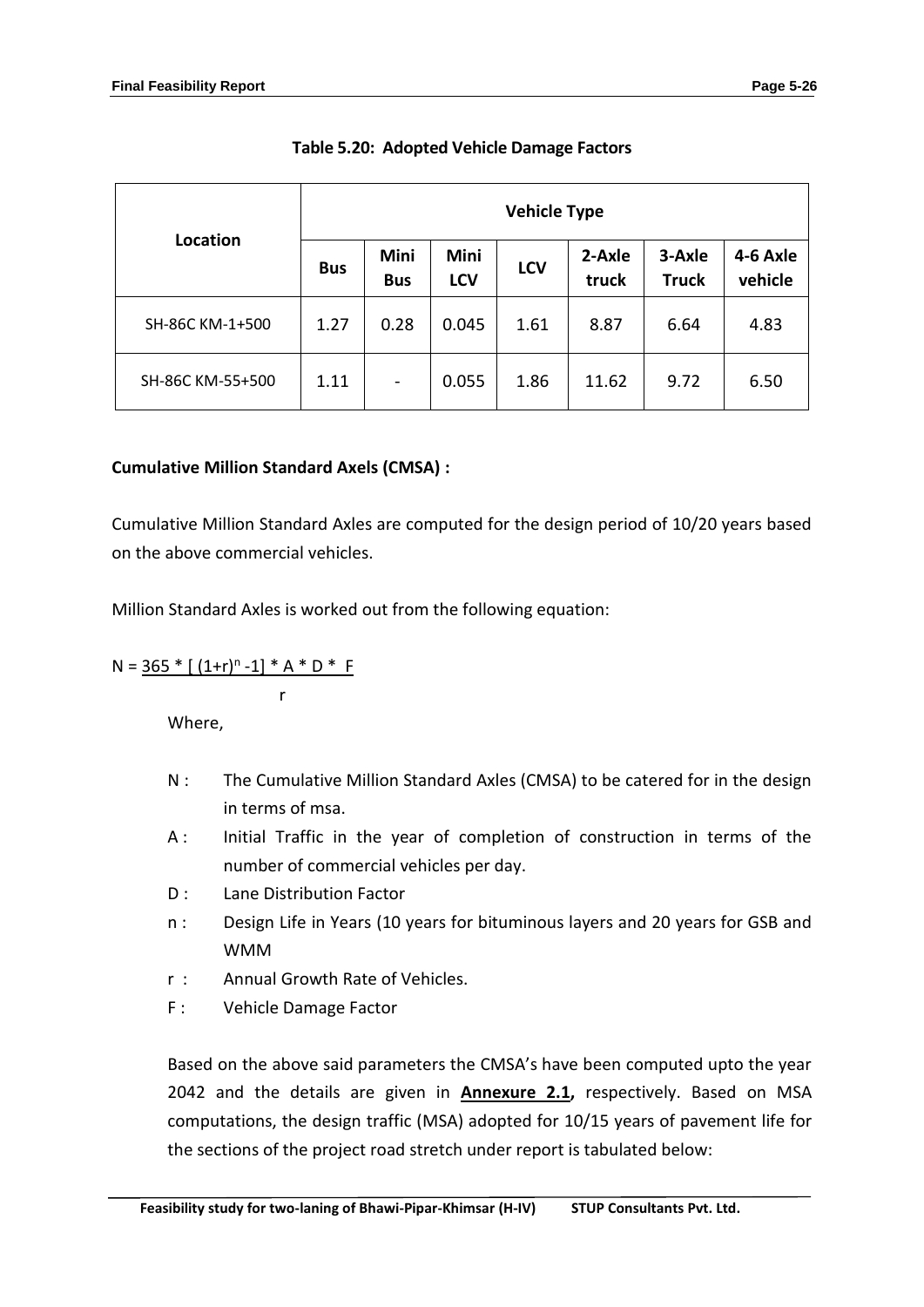| <b>Homogenous Section</b><br>Km. 0.00 - Km. 31.000 | Length (Km.) | 10 years (Design<br>traffic) into MSA | 15 years Design<br>traffic in MSA |
|----------------------------------------------------|--------------|---------------------------------------|-----------------------------------|
| $(Km. 0 - 20)$                                     | 21           | 0.344                                 | 0.906                             |
| $Km. 31 - 55$                                      | 24           | 10.604                                | 17.605                            |
| $Km. 55 - 71$                                      | 16           | 8.900                                 | 14.830                            |
| $Km. 75 - 89$<br>Km. 95 - 97                       | 18           | 0.488                                 | 0.813                             |

**Note:** The Stretch from Km. 89-94 is Katcha Road

# **5.11.6 Condition of the Existing Pavement**

Detailed pavement investigations including condition surveys by (a) visual inspection, (b) examination of pavement composition by excavating test pits at regular intervals and testing the properties of the existing subgrade soil. Its structural strength as indicated by Benkleman Beam Deflection (BBD) was carried out to determine the extent and nature of pavement distress of the existing carriageway. The results of the investigations have been presented in the **Chapter 4.**

# **5.11.7 Benkelman Beam Deflection**

Benkelman Beam test for the project road was conducted at selected locations to evaluate the structural strength of the pavement. The test was carried out in accordance with the guidelines given in IRC: 81- 1997. The Benkelman Beam Deflection (BBD) data was analysed to determine the Characteristic Deflection of the pavement of the project road. The detailed BBD data and it analysis for the project road stretch under report are given in the **Annexure 4.4, chapter 4** the characteristic deflection values are found to vary from 0.3 to 1.246.

# **5.11.8 Homogeneous Sections**

The characteristics deflection and roughness of the project road is not varying in significant continuous length, however, the traffic volume of the road is having the significant change in their value in four sections. Hence, the Project road is divided into 4 Homogeneous sections based on Traffic, Roughness and BBD as following for the Pavement Design.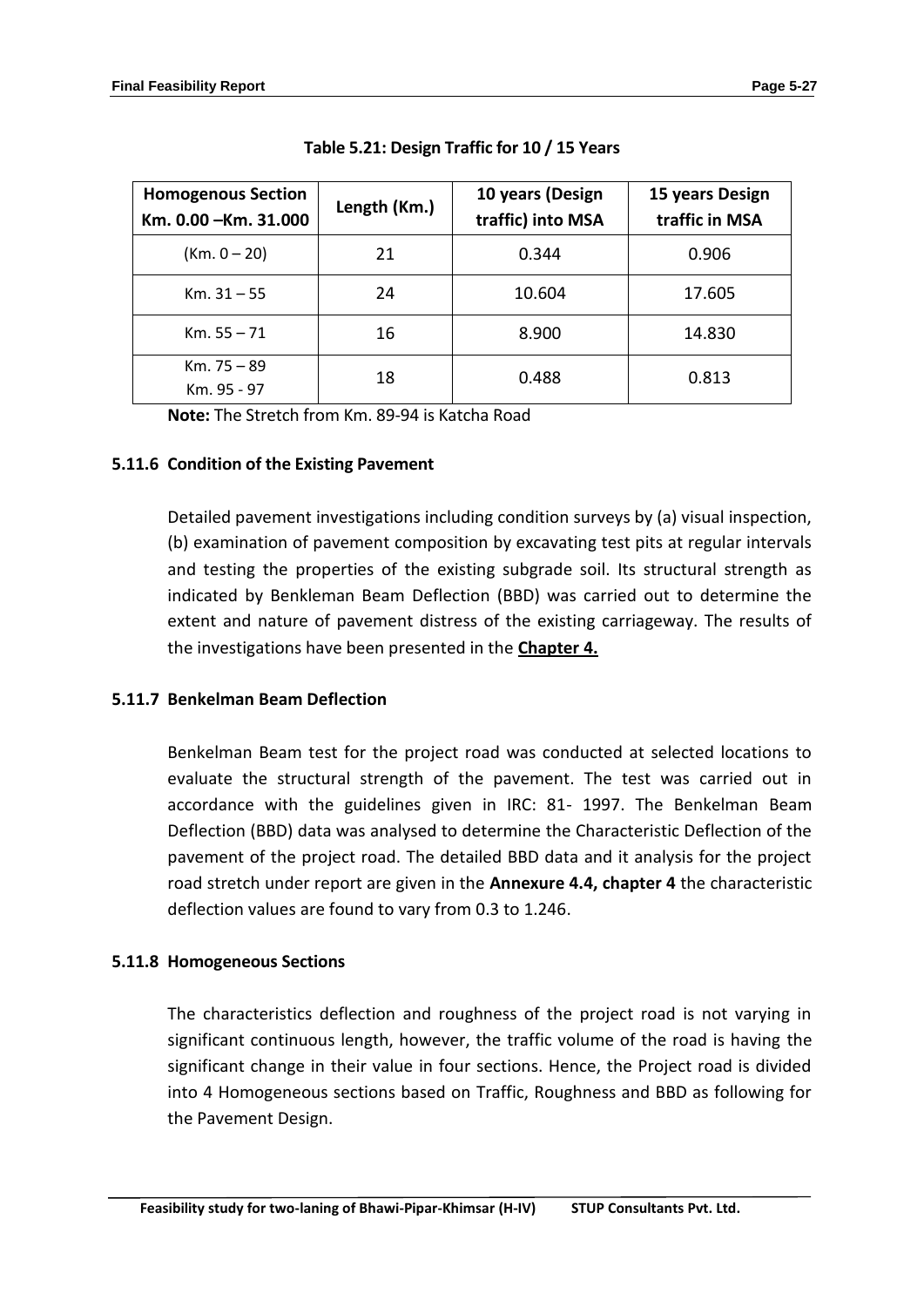| Sr.            | Homogeneou |           |         | Length | <b>Traffic</b> |
|----------------|------------|-----------|---------|--------|----------------|
| No.            | s section  | From (km) | To (km) | (m)    | (msa)          |
| 1              | $HS-1$     | 0.000     | 21.000  | 21     | 5              |
| $\overline{2}$ | $HS-2$     | 31.000    | 55.000  | 24     | 10             |
| 3              | $HS-3$     | 55.000    | 71.000  | 16     | 10             |
| 4              | $HS-4$     | 75.000    | 89.000  | 22     | 5              |
|                |            | 95.000    | 97.000  |        |                |

**Table 5.22: Homogeneous Sections**

# **5.11.9 Characteristics of the Subgrade Soil**

While the design of strengthening measures will depend upon the strength and other engineering characteristics of the subgrade soil under the existing pavement, the new pavements will be built on and designed for the selected subgrade material obtained from borrow areas found suitable for the purpose.

The detailed investigations of the existing subgrade soil and the borrow area material were carried out to determine their strength (soaked CBR) and other engineering properties. The results of these investigations for the project roads are summarized in **Table 5.23**below:

| From | To | Soil Type               | <b>PI</b><br>$(\%)$      | <b>MDD</b><br>(gm/cc)                                   | <b>CBR (%)</b><br>(Soaked at 97%<br>MDD) |
|------|----|-------------------------|--------------------------|---------------------------------------------------------|------------------------------------------|
| 0    | 21 | SM / SM-SC              | NP                       | Varies<br>from<br>2.01<br>1.94<br>to<br>Average is 1.95 | Average is 23                            |
| 21   | 55 | <b>SM</b>               | NP.                      | Average is 1.95                                         | Average is 24                            |
| 55   | 71 | $SM / SM-WG /$<br>GM-SM | <b>NP</b>                | Average is 2.01                                         | Average is 22                            |
| 75   | 89 |                         |                          |                                                         |                                          |
| 95   | 97 | SM / GM-SM              | NP                       | Average is 1.96                                         | Average is 25                            |
|      |    | <b>SM</b>               |                          | <b>Silty Sand</b>                                       |                                          |
|      |    | $SM - WG$               |                          | Silty Sand with gravel                                  |                                          |
|      |    | GM-SM                   | $\overline{\phantom{0}}$ | <b>Gravel with Silty Sand</b>                           |                                          |
|      |    | SM-SC                   | $\overline{\phantom{0}}$ | Clayey with Silty Sand                                  |                                          |

**Table 5.23: Engineering Characteristics of the Subgrade Soil**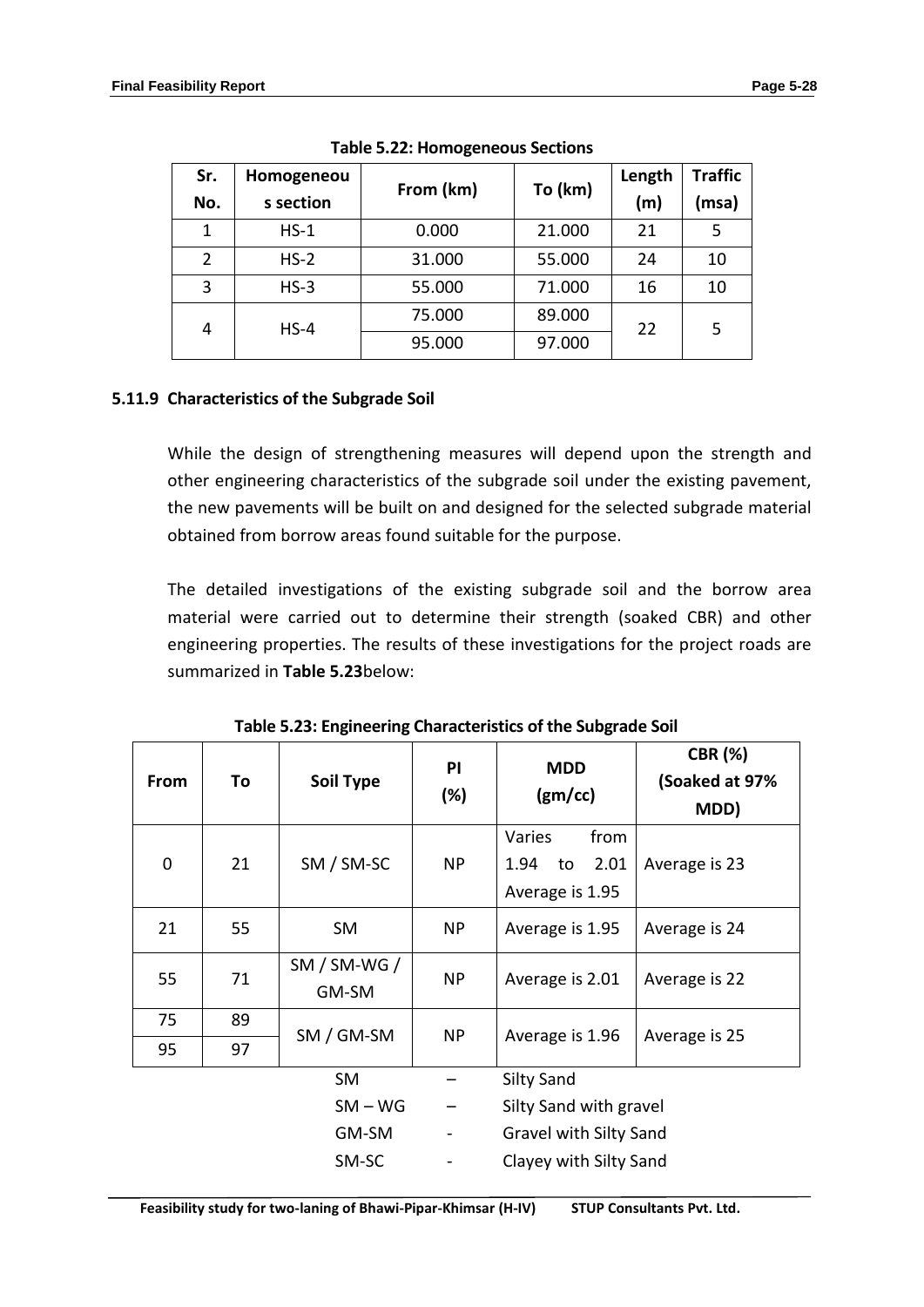| <b>Type of Test</b> | Value |
|---------------------|-------|
| Liquid Limit %      | ΝP    |
| Plastic Limit %     | ΝP    |
| Plasticity Index%   | ΝP    |
| $MDD$ gm/cc         | 1.94  |
| OMC <sup>%</sup>    | 11.50 |
| Soaked CBR %        | 24.05 |

### **Table 5.24: Summary of Test Results of Borrow area Soil**

### **5.11.10New Construction**

Flexible pavements have been designed for the new construction in the widened and bypass / realignment section.

### **5.11.11Design Method**

IRC: 37–2012 **Design Input**

### **Design Traffic**

The values of design traffic are ranging from 0.344 to 10.64 msa for 10 yrs. and 0.80 – 17.60 for 15 yrs. The adopted values are given below:

| <b>Section</b>  |   | <b>MSA</b> | <b>MSA</b> |
|-----------------|---|------------|------------|
|                 |   | 10 Years   | 15 Years   |
| <b>HS 1</b>     |   | 5          | 5          |
| HS <sub>2</sub> | - | 11         | 20         |
| HS <sub>3</sub> |   | 10         | 15         |
| HS <sub>4</sub> |   | 5          | 5          |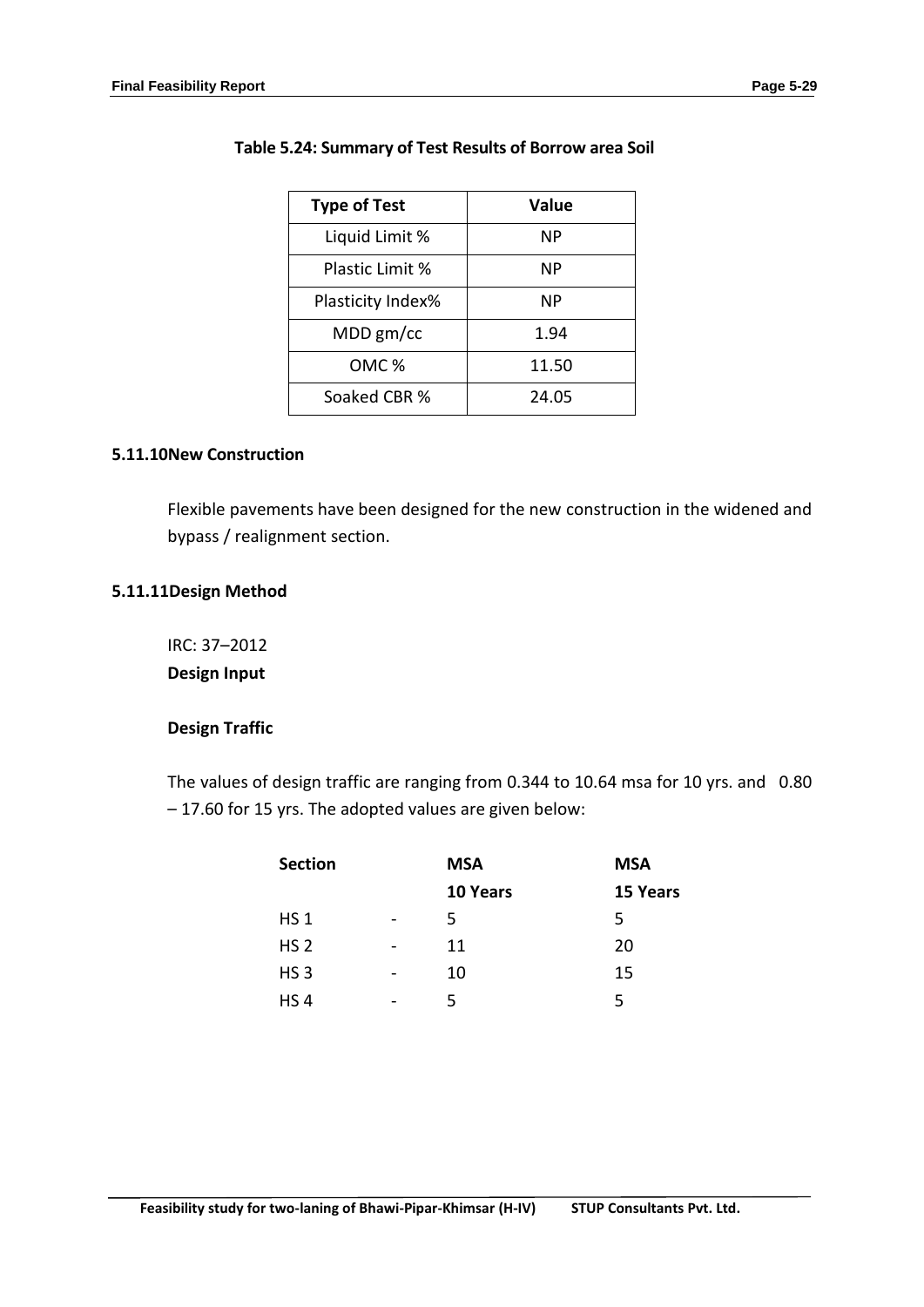# **Subgrade CBR**

Based on the investigations of the borrow area soils identified for the construction of new pavements, Subgrade CBR of 10 % has been adopted for the design of flexible pavement.

# **5.11.12Pavement Composition**

The flexible pavements for the different project roads have been designed for service life of twenty years for sub-base / Base course and 10 years for bituminous layers. The pavement composition details as per IRC: 37-2012 with these design parameters are tabulated below:

| S.No.        | <b>Section</b> | <b>Traffic</b><br>(msa) | Layer Thickness (mm) |            |            |            |              |
|--------------|----------------|-------------------------|----------------------|------------|------------|------------|--------------|
|              |                |                         | <b>BC</b>            | <b>DBM</b> | <b>WMM</b> | <b>GSB</b> | <b>Total</b> |
| $\mathbf{1}$ | $0 - 21$       | 5                       | 25                   | 50         | 250        | 150        | 475          |
| 2            | $30 - 55$      | 11                      | 40                   | 55         | 250        | 200        | 545          |
| 3            | 55-71          | 10                      | 40                   | 50         | 250        | 200        | 540          |
| 4            | 75-89          | 5                       | 25                   | 50         | 250        | 150        | 475          |

**Table 5.25: Composition of New Flexible Pavement** 

# **GSB in the widened portion will be extended up to full formation width**

### **5.11.13Pavement Material**

The general specification sections and characterization of material is presented in **Table 5.26.**

| S.<br>No. | <b>Pavement Layers and Materials</b> | <b>Sections Details</b><br><b>MoRTH</b><br><b>Specification</b> | <b>Remarks</b>        |
|-----------|--------------------------------------|-----------------------------------------------------------------|-----------------------|
|           | <b>Embankment Construction</b>       | Section 305                                                     | Minimum Soaked CBR 8% |

### **Table 5.26 : Pavement Layers and Materials**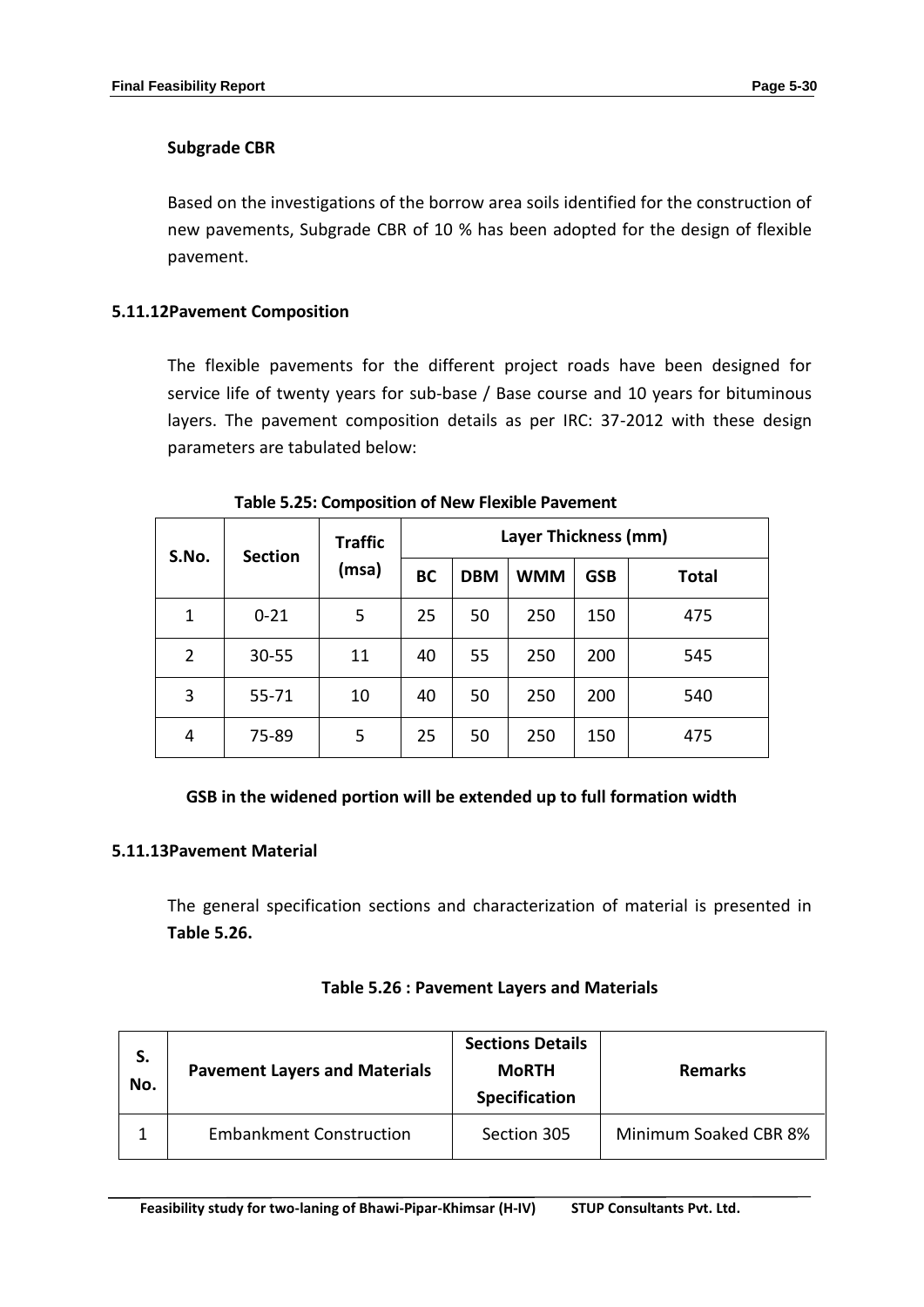| $\overline{2}$ | Subgrade                                               | Section 305 | Minimum Soaked CBR 8%                                                                        |
|----------------|--------------------------------------------------------|-------------|----------------------------------------------------------------------------------------------|
| 3              | <b>Granular Sub-base</b><br>upper layer<br>lower layer | Section 401 | Minimum compacted<br>thickness 150mm<br>Grading I of Table 400-1<br>Grading I of Table 400-2 |
| 4              | Base Course – WMM                                      | Section 406 | Thickness of single layer<br>shall be $75mm - 200mm$                                         |
| 5              | Prime Coat                                             | Section 502 |                                                                                              |
| 6              | <b>Tack Coat</b>                                       | Section 503 |                                                                                              |
| 7              | Dense Bituminous Macadam                               | Section 505 | Thickness of single layer<br>shall be $50mm - 100mm$                                         |
| 8              | <b>Bituminous Concrete</b>                             | Section 507 | Thickness of single layer<br>shall be 30mm - 50mm                                            |
| 9              | Dry Lean Concrete                                      | Section 601 | Thickness of single layer<br>shall be 100mm and<br>150mm                                     |
| 10             | <b>Pavement Quality Concrete</b>                       | Section 602 | Minimum compacted<br>thickness of 140mm                                                      |

# **5.11.14 Proposed New Pavement**

Pavement thickness has been recommended for all homogeneous sections are summarised below:

| S.<br>No.      | Sections (km) |    | <b>MSA</b> | Layer Thickness (mm) |            |            |            |              |
|----------------|---------------|----|------------|----------------------|------------|------------|------------|--------------|
|                |               |    |            | <b>BC</b>            | <b>DBM</b> | <b>WMM</b> | <b>GSB</b> | <b>Total</b> |
| 1              | $HS - 1$      | 21 | 5          | 25                   | 50         | 250        | 150        | 475          |
| $\overline{2}$ | $HS - 2$      | 24 | 11         | 40                   | 55         | 250        | 200        | 545          |
| 3              | $HS - 3$      | 16 | 10         | 40                   | 50         | 250        | 200        | 540          |
| 4              | $HS - 4$      | 22 | 5          | 25                   | 50         | 250        | 150        | 475          |

# **Table 5.27 : Proposed Layer of the New Pavement**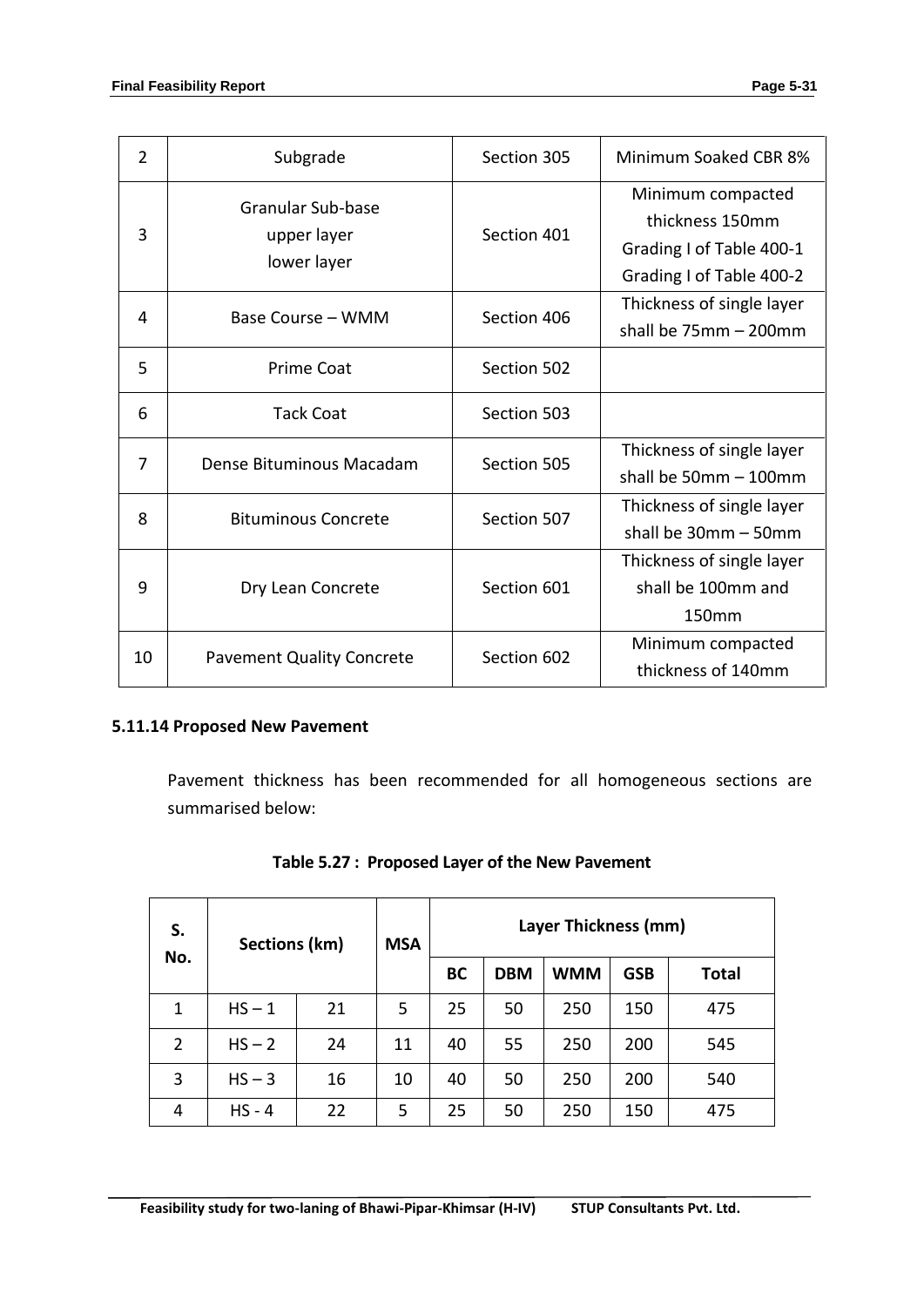### **5.11.15Strengthening of the Existing Pavement**

### **Design Method**

IRC: 81–1997

# **Design Input**

Design Traffic The design traffic for Homogeneous sections has been taken min **10 msa**. *Characteristic Deflection by BBD*

The characteristic deflections for all the homogeneous section are taken in annexure 4.4, Chapter -4.

# **5.11.16Strengthening of the existing pavement**

Based on the BBD test results for the existing pavement and compliance to IRC codes / guidelines, a strengthening bituminous overlay of minimum of 50mm DBM+50mm BC with appropriate profile corrective course (10-15cm) with DBM has been proposed except for the stretch from Km. 89 – Km. 94 where altogether a new pavement has been proposed.

# **5.11.17IRC: 58-2011 method of Rigid Pavement Design – for toll plaza locations**

Rigid pavement for new carriageway has been designed as per IRC:58-2011.

# **Wheel Load**

A tyre pressure of 8 Kg. /CM<sup>2</sup> may be adopted for the design.

For important roads and other roads where there will be uninterrupted traffic flow and high volume of truck traffic, the suggested value of Load Safety Factor (LSF) is 1.2. For roads of lesser importance having lower proportion of truck traffic, LSF may be taken as 1.1. For residential and other streets that carry small number of commercial traffic, the LSF may be taken as 1.0.

It is recommended that the basic design of the slab be done with a  $98<sup>th</sup>$  percentile axle load, and the design there after checked by for fatigue consumption for higher axle loads.